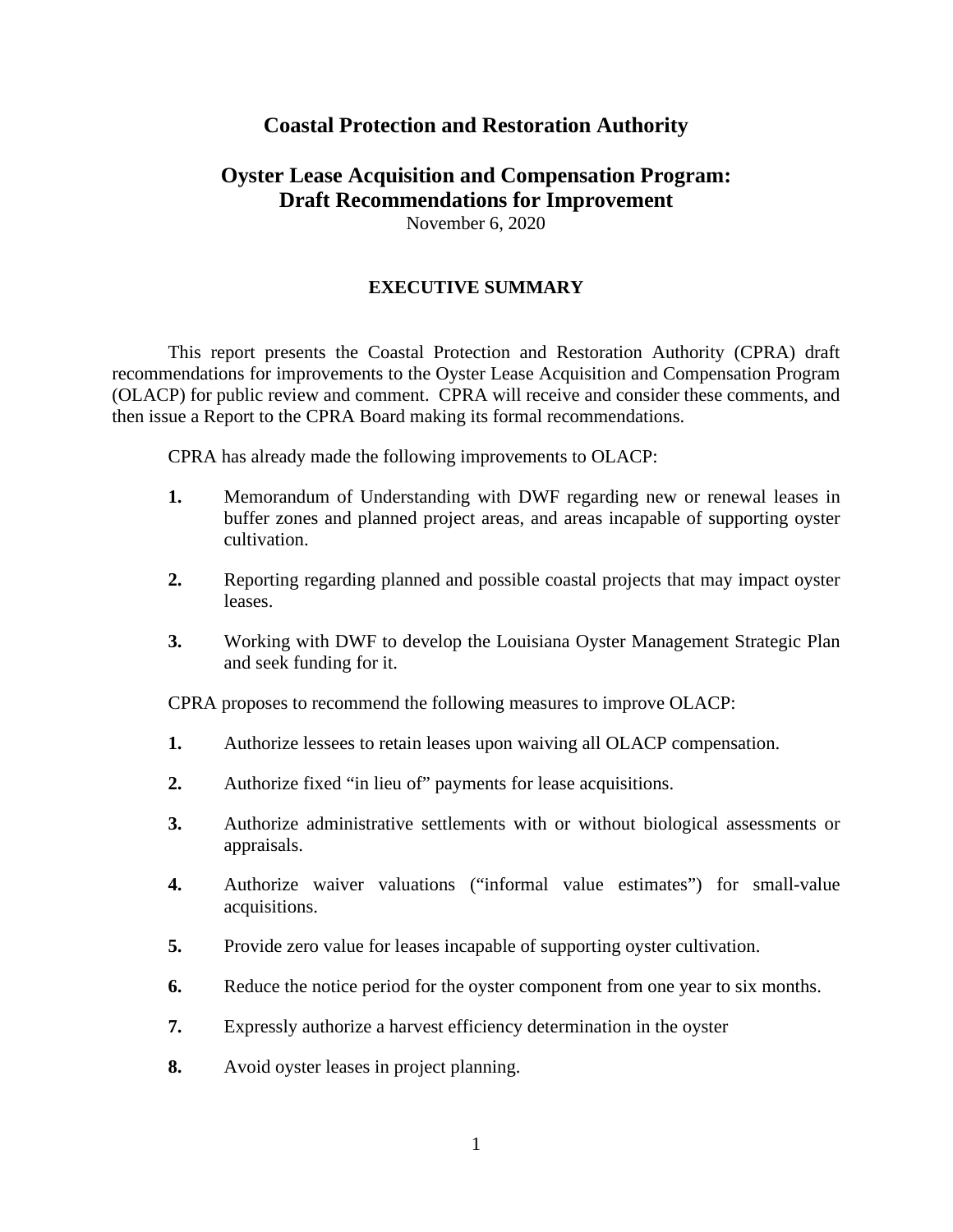- **9.** Truncate BAs when the biologist concludes leases are incapable of supporting oyster cultivation.
- **10.** Reduce dive samples from 18 to 9.
- **11.** Consider reducing the study area in appropriate situations.

CPRA considered, but does not recommend, the following measures suggested by stakeholders:

- **1.** Decline to apply OLACP because it is an allegedly unconstitutional donation.
- **2.** Convert OLACP to an oyster seed ground improvement program funded by CPRA.
- **3.** Convert OLACP to an oyster lease relocation program.
- **4.** Require payment of OLACP compensation as reimbursement for performing lease improvements, rather than as direct payment.
- **5.** Pay for indirect impacts from diversions as well as direct impacts.
- **6.** Do not pay the oyster component in addition to the lease component.
- **7.** Pay for cultch planted by the lessee, in addition to the lease component.
- **8.** Require proof of productivity in the past.
- **9.** Require lessees to bear the burden of proving value.
- **10.** Fund oyster lease acquisition for private coastal restoration projects.
- **11.** Measures outside CPRA jurisdiction.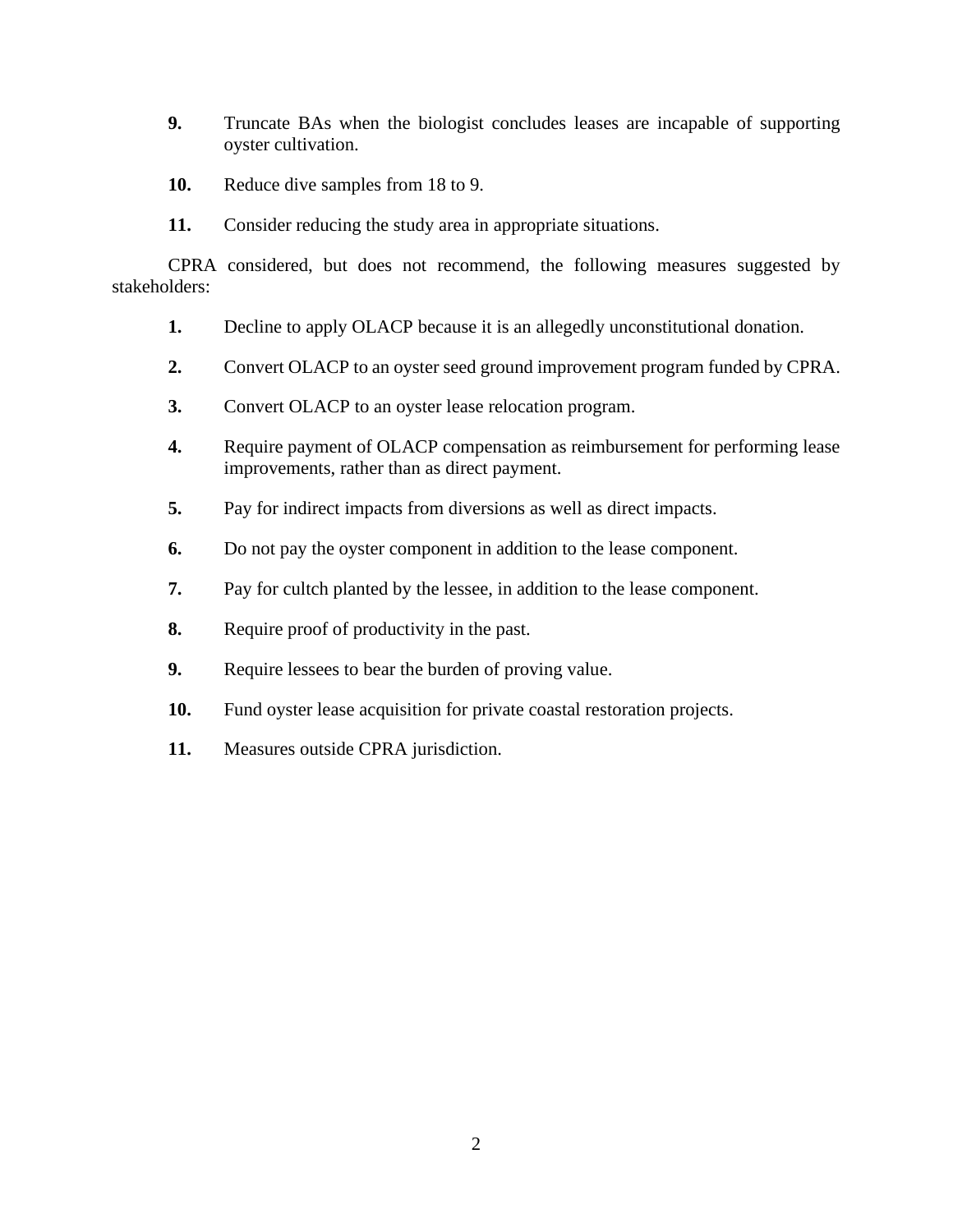# **Coastal Protection and Restoration Authority**

**Oyster Lease Acquisition and Compensation Program: Draft Recommendations for Improvement** November 6, 2020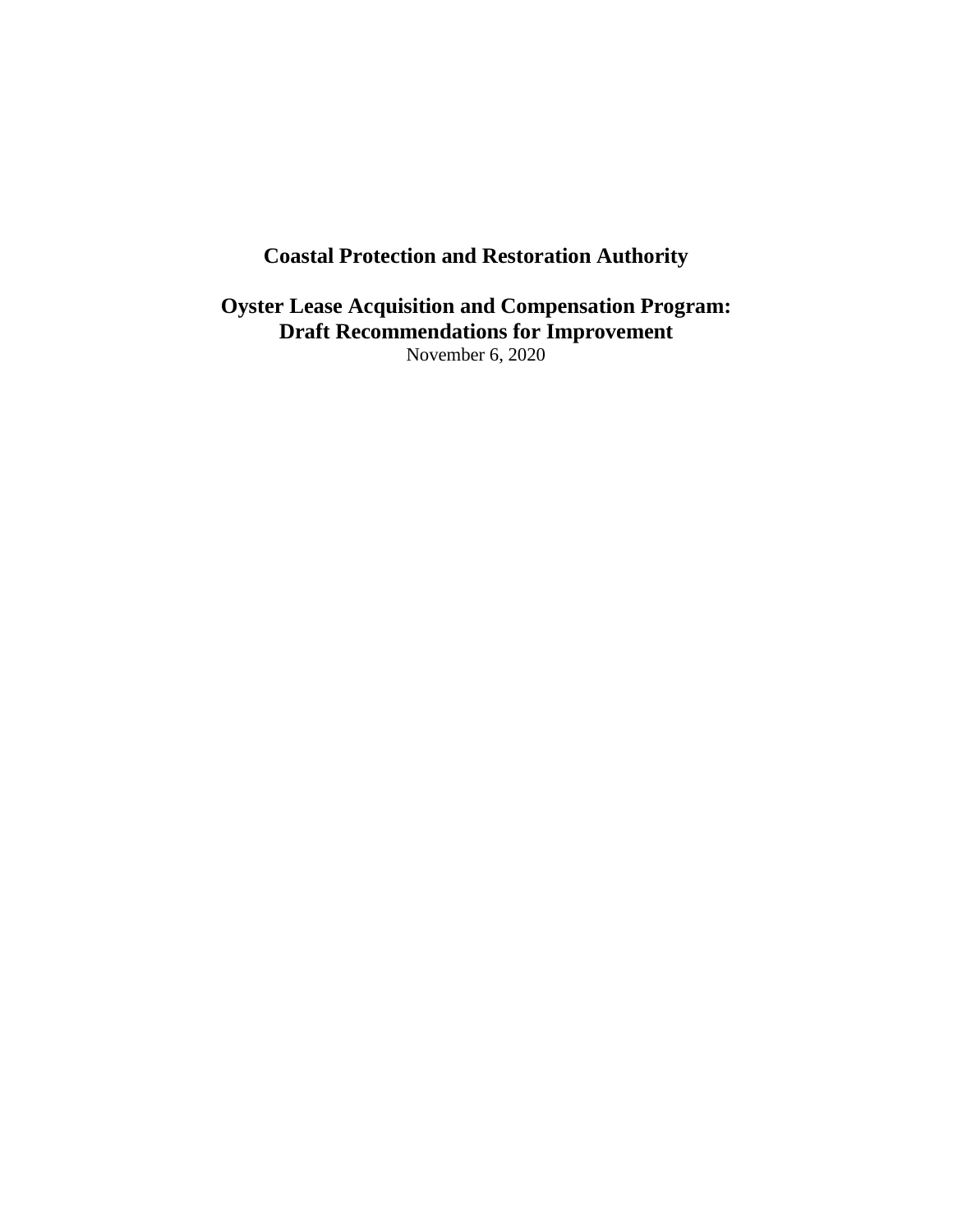| 1. |                                                                                                                                              |  |  |  |  |  |  |
|----|----------------------------------------------------------------------------------------------------------------------------------------------|--|--|--|--|--|--|
| 2. |                                                                                                                                              |  |  |  |  |  |  |
|    |                                                                                                                                              |  |  |  |  |  |  |
|    |                                                                                                                                              |  |  |  |  |  |  |
|    | C. Marketable Oyster Valuation - Oyster Component of Compensation                                                                            |  |  |  |  |  |  |
| 3. |                                                                                                                                              |  |  |  |  |  |  |
|    |                                                                                                                                              |  |  |  |  |  |  |
|    |                                                                                                                                              |  |  |  |  |  |  |
|    |                                                                                                                                              |  |  |  |  |  |  |
|    | 1. Memorandum of Understanding with DWF regarding new or renewal leases<br>in buffer zones and planned project areas, and areas incapable of |  |  |  |  |  |  |
|    | 2. Reporting regarding planned and possible coastal projects that may impact oyster leases 10                                                |  |  |  |  |  |  |
|    | 3. Working with DWF to develop the Louisiana Oyster Management Strategic Plan                                                                |  |  |  |  |  |  |
|    |                                                                                                                                              |  |  |  |  |  |  |
| 1. |                                                                                                                                              |  |  |  |  |  |  |
|    | A. Authorize lessees to retain leases upon waiving all OLACP compensation.  13                                                               |  |  |  |  |  |  |
|    |                                                                                                                                              |  |  |  |  |  |  |
|    | C. Authorize administrative settlements with or without biological assessments                                                               |  |  |  |  |  |  |
|    | D. Authorize waiver valuations ("informal value estimates") for small-value acquisitions. 15                                                 |  |  |  |  |  |  |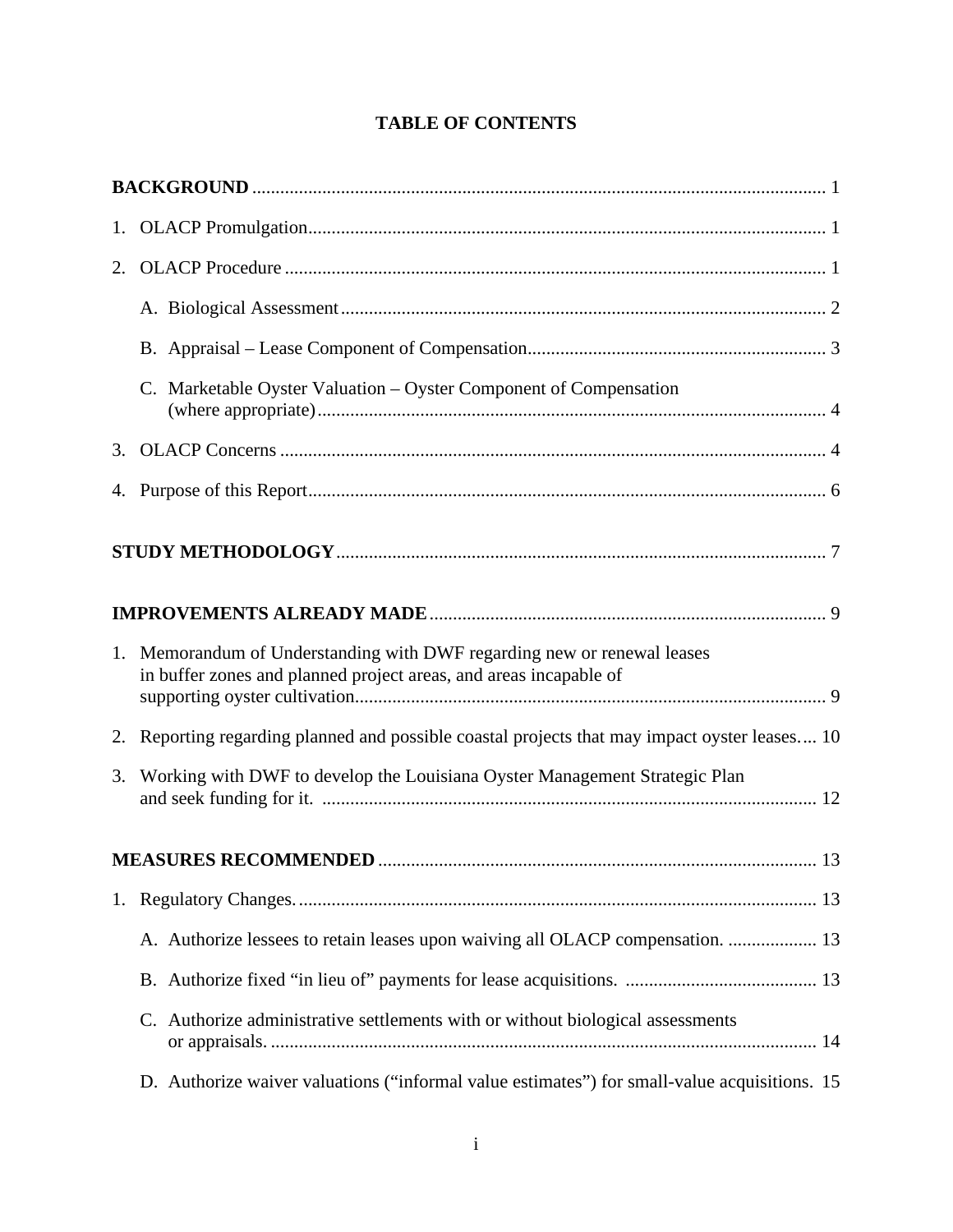|    |  | F. Reduce the notice period for the oyster component from one year to six months17  |  |
|----|--|-------------------------------------------------------------------------------------|--|
|    |  |                                                                                     |  |
|    |  |                                                                                     |  |
|    |  |                                                                                     |  |
|    |  | B. Truncate BAs when the biologist concludes leases are incapable of                |  |
|    |  |                                                                                     |  |
|    |  |                                                                                     |  |
|    |  |                                                                                     |  |
|    |  |                                                                                     |  |
|    |  | A. Decline to apply OLACP because it is an allegedly unconstitutional donation.  23 |  |
|    |  | B. Convert OLACP to an oyster seed ground improvement program funded by CPRA 25     |  |
|    |  |                                                                                     |  |
|    |  | D. Require payment of OLACP compensation as reimbursement for performing            |  |
|    |  |                                                                                     |  |
|    |  |                                                                                     |  |
|    |  |                                                                                     |  |
|    |  |                                                                                     |  |
|    |  |                                                                                     |  |
|    |  |                                                                                     |  |
|    |  |                                                                                     |  |
| 3. |  |                                                                                     |  |
|    |  |                                                                                     |  |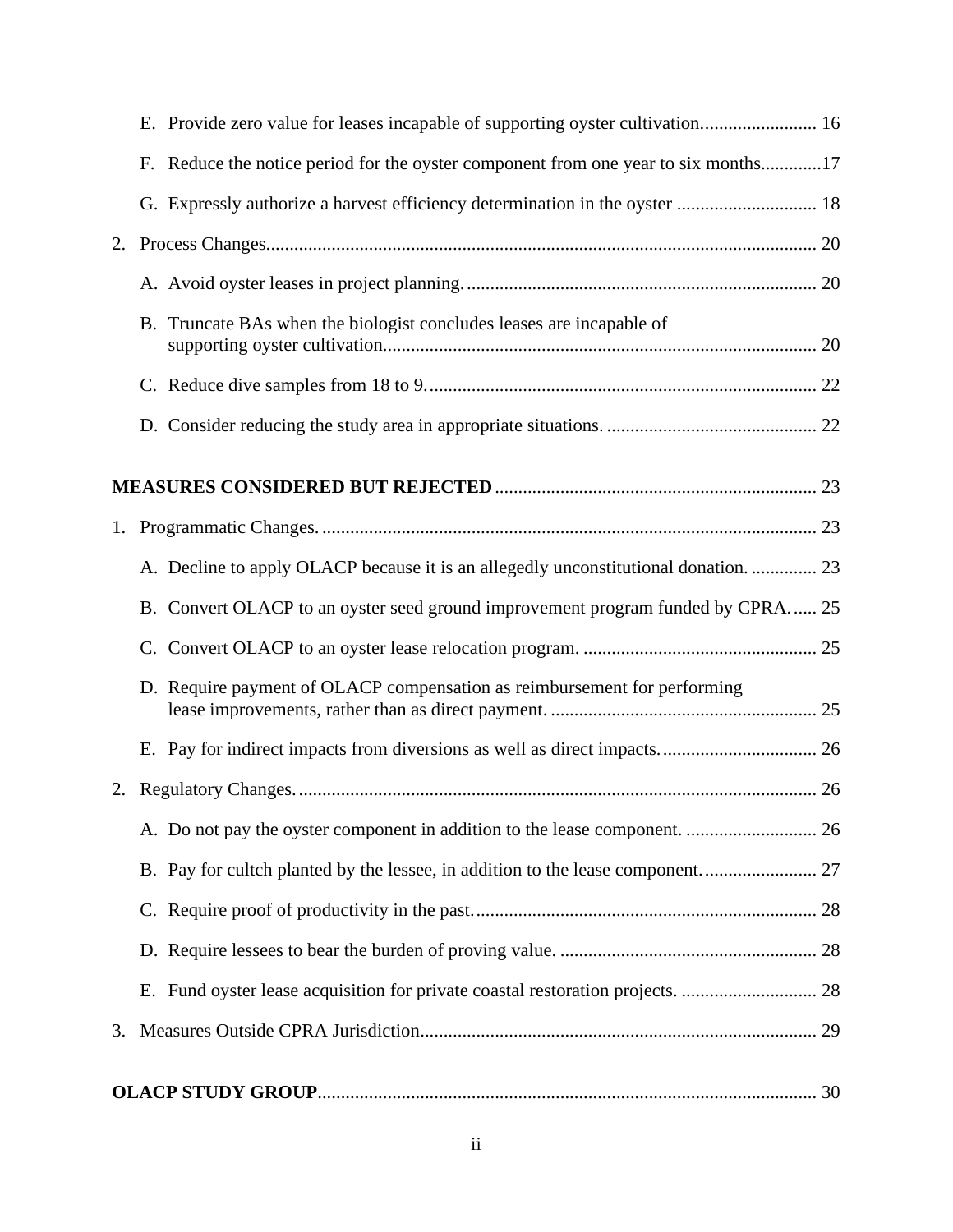## **APPENDICES**

|            | Appendix A OLACP Statute                                                                           |
|------------|----------------------------------------------------------------------------------------------------|
|            | Appendix B OLACP Regulations                                                                       |
|            | Appendix C Summary of OLACP Acquisitions and Expenditures                                          |
|            | Appendix D CPRA/DWF MOU regarding oyster leasing                                                   |
|            | Appendix E Chairman Kline Study Directive Letter to CPRA                                           |
|            | Appendix F Executive Director Haase Study Invitation Letter to Stakeholders, and<br>Addressee List |
|            | Appendix G CPRA Webinar Presentation – Phase 1, Solicitation of Views                              |
|            | Appendix H Stakeholder Webinar Comments – Phase 1, Solicitation of Views                           |
| Appendix I | Stakeholder Email Comments – Phase 1, Solicitation of Views                                        |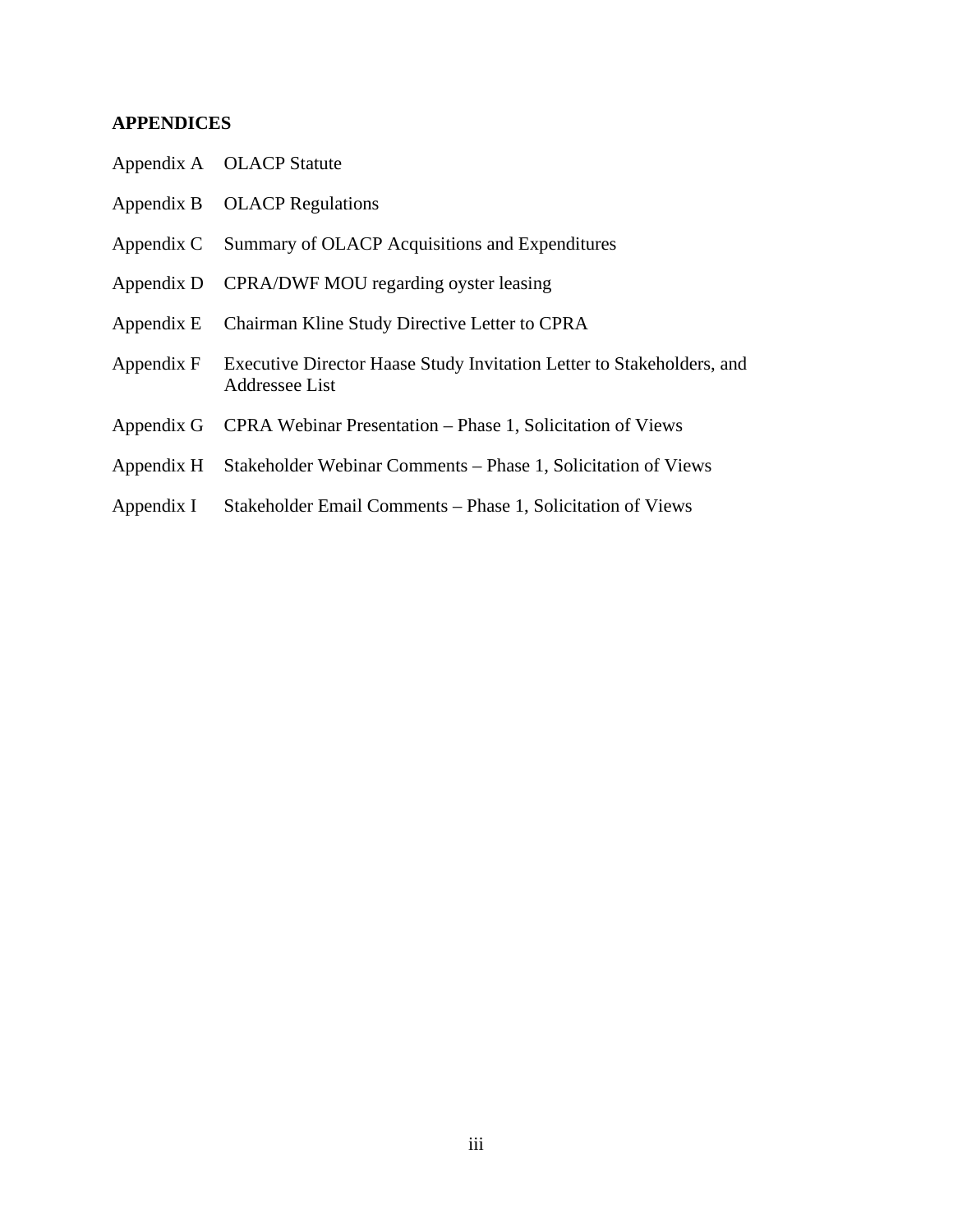#### **BACKGROUND**

The purpose of this report is to present draft recommendations for improvements to the Oyster Lease Acquisition and Compensation Program (OLACP) for public comment. The Coastal Protection and Restoration Authority (CPRA) will receive and consider these comments, and then issue a Report to the CPRA Board making its formal recommendations.

#### **1. OLACP Promulgation.**

The Department of Wildlife and Fisheries (DWF) issues oyster leases on State water bottoms, granting lessees the exclusive right to use the leased water bottoms for oyster cultivation. La. R.S. 41:1225; 56:425; 56:423. However, the CPRA Board and CPRA are responsible for integrated coastal protection, which often involves work on State water bottoms. La. R.S. 49:214.5.1; 214.6.1. Projects for integrated coastal protection may include areas where State oyster leases are present, and such projects may impair the leases or destroy oysters there.

The Louisiana Legislature enacted OLACP in 2006 to assist in reconciling conflicts between the State's oyster leasing and integrated coastal protection programs. La. R.S. 56:432.1, Acts 2006, No. 425 (Appendix A). The OLACP statute authorizes compensation to lessees when CPRA acquires state oyster leases for integrated coastal protection projects. This compensation is strictly limited to areas of direct impact caused by the projects: areas where dredging, direct placement of materials, or other activities necessary for construction or maintenance of integrated coastal protection projects are performed. No compensation is authorized for indirect impacts, specifically including but not limited to impacts from freshwater or sediment diversions.

OLACP is not a true "acquisition" – the State already owns the leased water bottoms. Leases "acquired" under OLACP therefore are not literally acquired, but instead are terminated, as to the area acquired. The term "acquisition" is used because the statute uses it.

The Legislature did not define compensation under OLACP. Instead, the Legislature directed the Department of Natural Resources (DNR) to promulgate regulations for determining the compensation due. DNR did so in 2006. LAC 43:VII.301-319 (Appendix B). CPRA is now responsible for administering OLACP, and the statute and regulations have been amended to reflect this change, but otherwise remain as enacted and promulgated in 2006.

## **2. OLACP Procedure.**

Under the OLACP regulations, CPRA:

- Obtains a biological assessment (BA) of leases that may be directly impacted by a coastal project;
- Obtains an appraisal of the market value of any leases or portions thereof within the Direct Impact Area (DIA) of the project (referred to as the "lease," whether the entirety or only a part), based on the BA;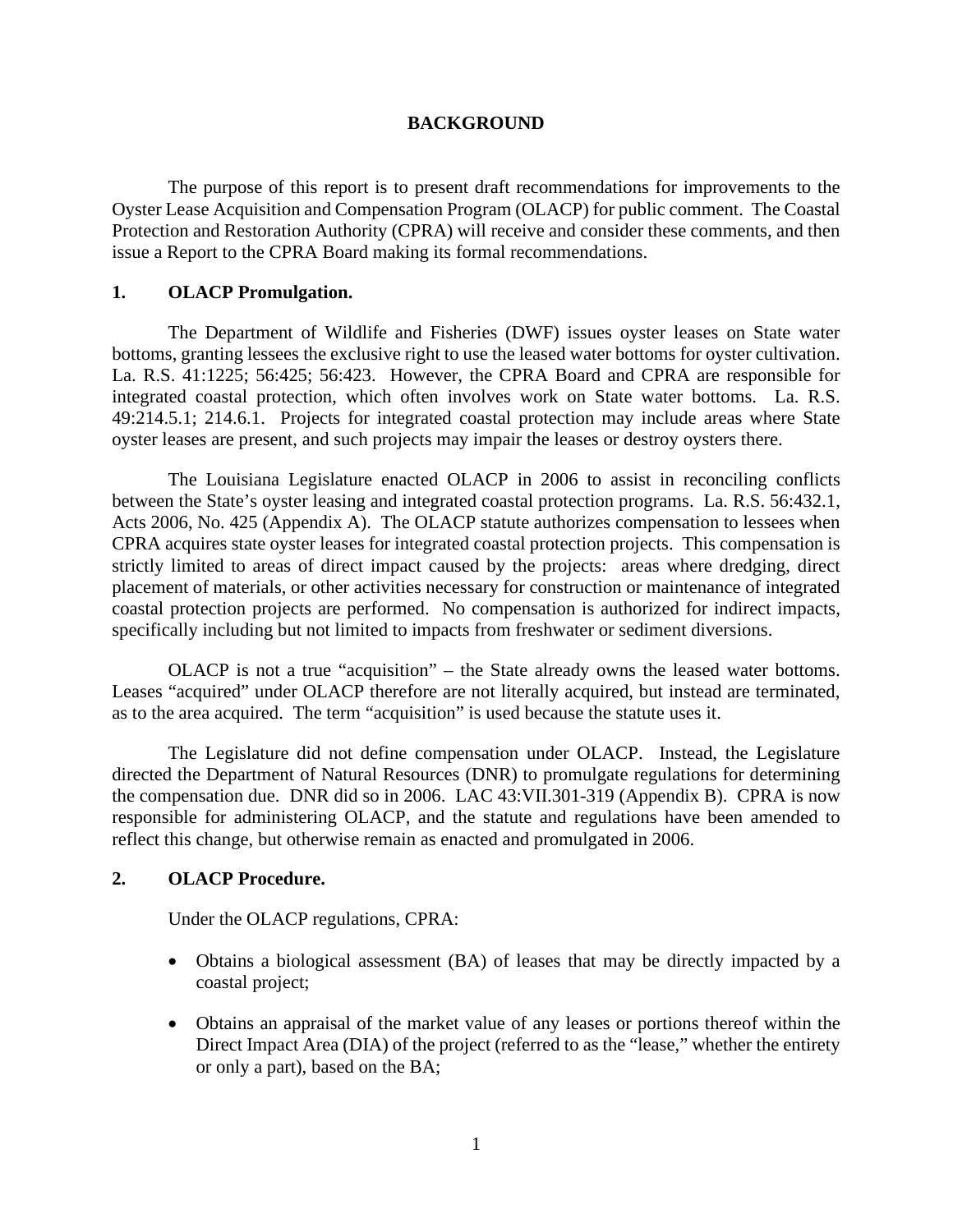- Terminates the lease (referred to as "acquiring the lease") by issuing a Notice of Acquisition to the lessee stating the effective date of the termination;
- Pays the oyster lessee the market value of the lease (the "lease component" of compensation), as determined by the appraiser; and
- If less than one year is provided before the effective date, pays the lessee the value of marketable oysters on the lease (the "oyster component" of compensation), as determined by CPRA based on the BA and other information.

The OLACP regulations and procedures were designed to ensure quick acquisition of leases, to ensure fair payment for acquiring the leases, and to provide the strongest possible basis at reasonable cost to defend against any claims by lessees for additional compensation. The regulations therefore require the BA and appraisal to be based on reasonably confirmable data.

## **A. Biological Assessment.**

The BA is performed by an experienced biologist, and consists of:

- Determination of the Direct Impact Area (DIA) of the project. This is usually 150' outside the actual physical footprint of the dredging or construction for the project, but sometimes varies. Only the portion of a lease within the DIA is acquired under OLACP;
- Determination of the water bottom type (reef, shell, or mud) within the study area. This is usually done by poling the entire study area, which is the traditional method to do this for oyster purposes. The study area (also referred to as the Potential Impact Area, or PIA) is usually 1,500' outside the actual physical footprint of the project dredging or construction, but sometimes varies;
- Sampling for oysters. This is done by diving to retrieve multiple sets of three onesquare-meter samples to count the oysters in those samples, in order to determine the number of oysters per square meter. This is done only on areas of reef or shell bottom as determined by the poling, since mud does not support oyster cultivation, but dredge samples are performed for confirmation on firm mud areas. This is the traditional method to do this for oyster purposes; and
- Determination of oyster population on the water bottoms. This is done by multiplying average oyster population on the lease per square meter from the dive samples, by the reef and shell areas determined by the poling within the DIA.

Lessees are notified 15 days in advance by certified mail, and they may provide any data or other relevant information for the biologist, the appraiser, or CPRA to consider. The only requirement is that the data must be reasonably confirmable, as this is required for the BA and appraisal.

In preparing OLACP BAs, CPRA's biologists generally follow the Oyster Lease Damage Evaluation Board (OLDEB) and DWF seed ground damage evaluation methodologies for poling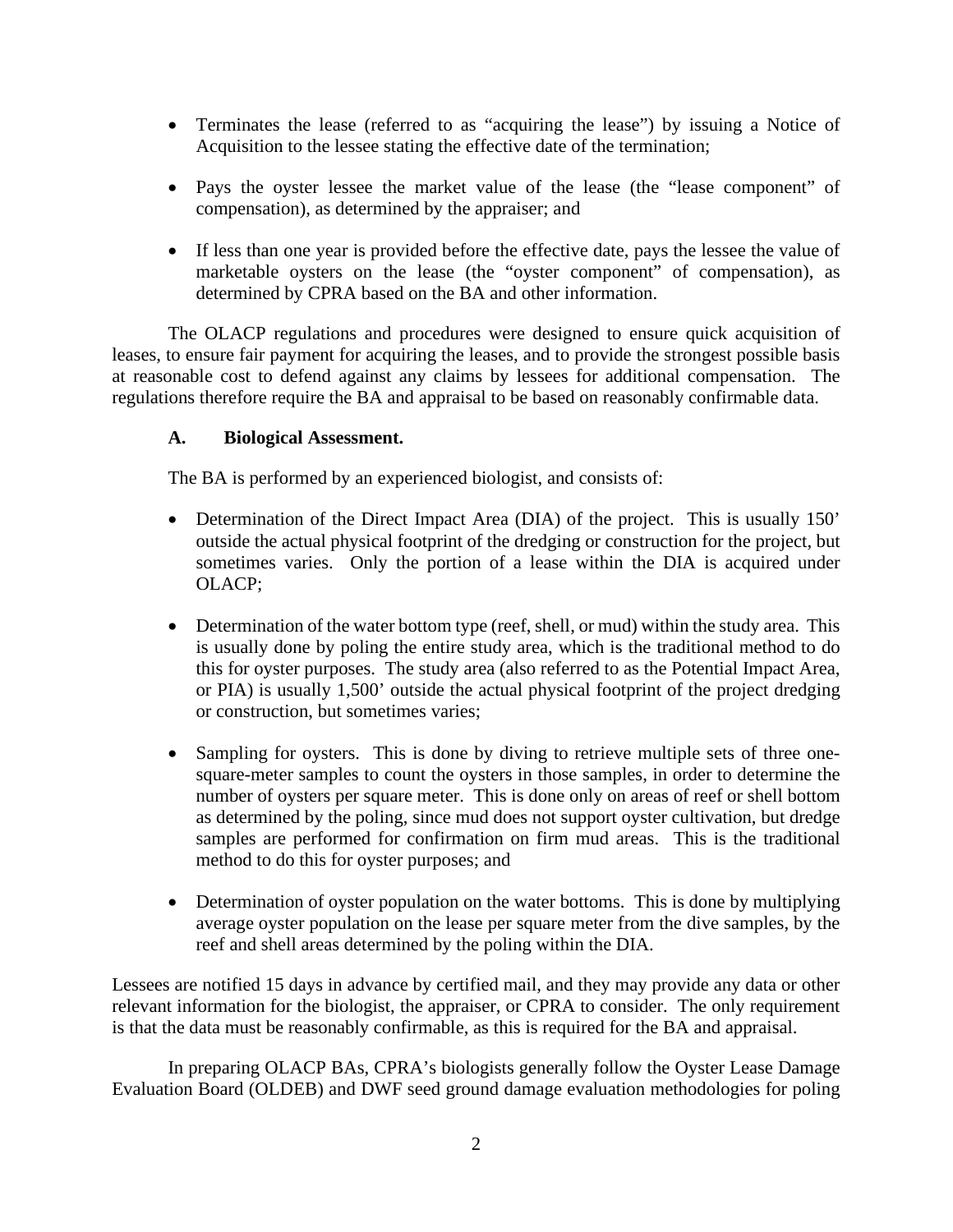and sampling. Neither methodology is required by OLACP, but these are preexisting methodologies for tasks analogous to OLACP, providing a basis for the biologist to use them for OLACP. However, both OLDEB and the DWF seed ground program provide measures of compensation that are vastly different from OLACP in purpose and basis for calculation. Therefore, only their *BA methodologies* can be used for OLACP, not their *measures of compensation*.

## **B. Appraisal – Lease Component of Compensation.**

The appraisal is performed by a Louisiana-licensed appraiser. CPRA has used only appraisers with specific and extensive experience in appraisal of oyster leases.

CPRA has directed its appraiser to follow the Uniform Appraisal Standards for Federal Land Acquisitions (Yellow Book) appraisal methodology. This is not required by OLACP, but the Yellow Book states the standard methodology for appraisals under the federal Fifth Amendment measure of compensation. Louisiana law limits compensation for integrated coastal protection projects to the federal Fifth Amendment measure. La. Const. art 1, § 4(F and G) and art. 6, § 42(A); La. R.S. 49:214.5.6 and 214.6.5. Further, many acquisitions involve federal funds, so credit for OLACP acquisitions will be evaluated by federal agencies that routinely apply the Yellow Book. The Yellow Book methodology is clearly appropriate both to ensure payment of the controlling Fifth Amendment measure and to satisfy federal crediting requirements.

CPRA's appraiser has extensive data on prior sales of oyster leases from one oyster fisherman to another, including the size and quality of those leases, the conditions of the prior sales, and the sales prices. The appraisal consists of:

- Determination of prior sales that are most similar to the leases being acquired. This is done using the BA to characterize the leases being acquired, and the appraiser's documentation of the leases under the prior sales to characterize them for comparison;
- Determination of a per-acre value for the leases to be acquired. This is done by determining the per-acre prices in the prior sales of the most similar leases;
- Determination of the market value of the lease. This is done by multiplying the area to be acquired by its per-acre value. An exception occurs with large lease acquisitions with very different values for significant portions, in which case each such area may be valued separately.

This is the typical procedure for appraisals using the market value methodology.

Often only part of a lease is within a project DIA, in which case CPRA will acquire only that part of the lease. Usually the remaining part of the lease is just as usable as it was before the acquisition, due to its size, location adjacent to other leases held by the same lessee, or other reasons. In some instances, however, it is uneconomical (or less economical) to cultivate on just the remainder, or for other reasons the remainder is worth less than before the acquisition. In these situations, the appraiser adds the difference between the pre-acquisition and post-acquisition market value of the remainder, which is referred to as "severance damage," to the compensation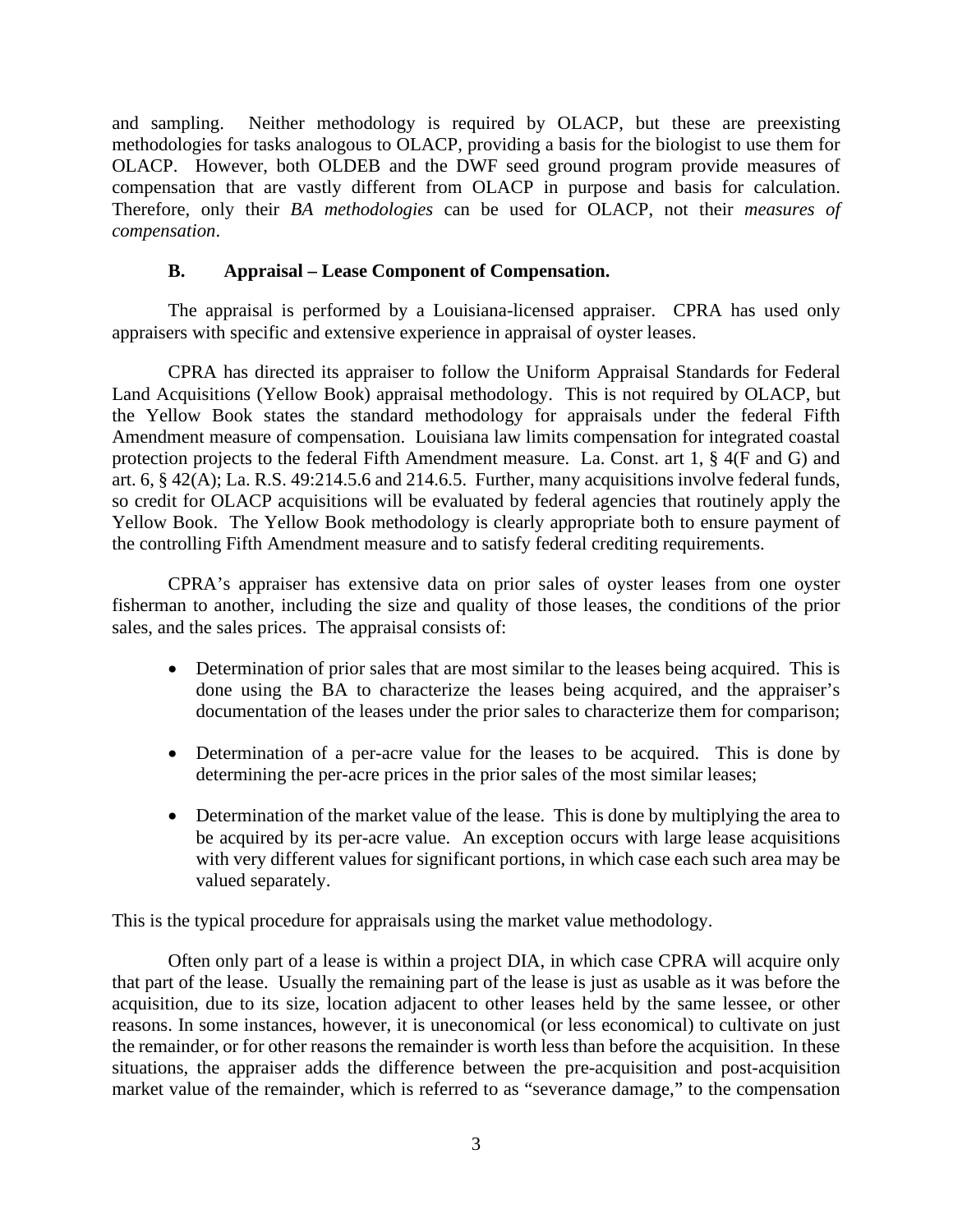for the acquisition. This is the typical procedure for government property acquisitions, including under the Yellow Book.

Specifically when the remainder is uneconomical to the lessee, CPRA may *also* offer to the lessee to acquire it, at its appraised market value after the acquisition. CPRA acquires an uneconomic remainder only if the lessee wants this, as a concession to the lessee. If both the lessee and CPRA agree, the remainder is added to the acquisition and its post-acquisition market value is added to the compensation for the acquisition.

The market value, including any severance damages, is the lease component of the OLACP compensation. CPRA pays the full appraised amount.

## **C. Marketable Oyster Valuation – Oyster Component of Compensation (where appropriate).**

For leases where the effective date of the acquisition is less than one year after the Notice of Acquisition is issued, CPRA also pays the value of marketable oysters on the lease.

The number of oysters *on the water bottoms* (the "standing crop") is determined by the biologist in the BA. CPRA applies a "harvest efficiency ratio" to the number of oysters on the bottoms, to reflect the proportion that oyster fishermen could realistically and economically harvest, and thus market. For over a decade, CPRA used a fixed 70% ratio, which was higher than the scientific literature supported, but which was agreed as a compromise in 2007 with the Oyster Task Force (OTF). This was overturned in court in 2018, not because it was incorrect, but because it was applied as a fixed ratio and therefore could be implemented only by regulation. *Bayou Canard, Inc. v. State through CPRA*, 250 So.3d 981, 988 (La. App. 1 Cir. 5/14/18). CPRA is currently developing a lease-specific computer model to determine harvest efficiency.

CPRA determines the marketable oyster component of OLACP compensation, by:

- Obtaining the sales price for oysters from the biologist, DWF postings, or other sources;
- Subtracting the oyster harvest cost from the biologist or other sources; and
- Multiplying the difference by the relevant number of oysters.

CPRA then pays that amount, but again, only if less than one year's notice is provided before the acquisition is effective.

## **3. OLACP Concerns.**

OLACP has been in effect for nearly 15 years. CPRA has acquired 4,319 acres of leases using OLACP for 25 projects, at a total cost of \$4,986,490 (see Summary of OLACP Acquisitions and Expenditures, Appendix C). A little over half of this amount (\$2,590,608) was for BAs and appraisals, while a little less than half (\$2,395,882) was for compensation payments. Of the compensation payments, about 60% (\$1,378,381) was for the lease component and 40% (\$1,004,903) was for the oyster component.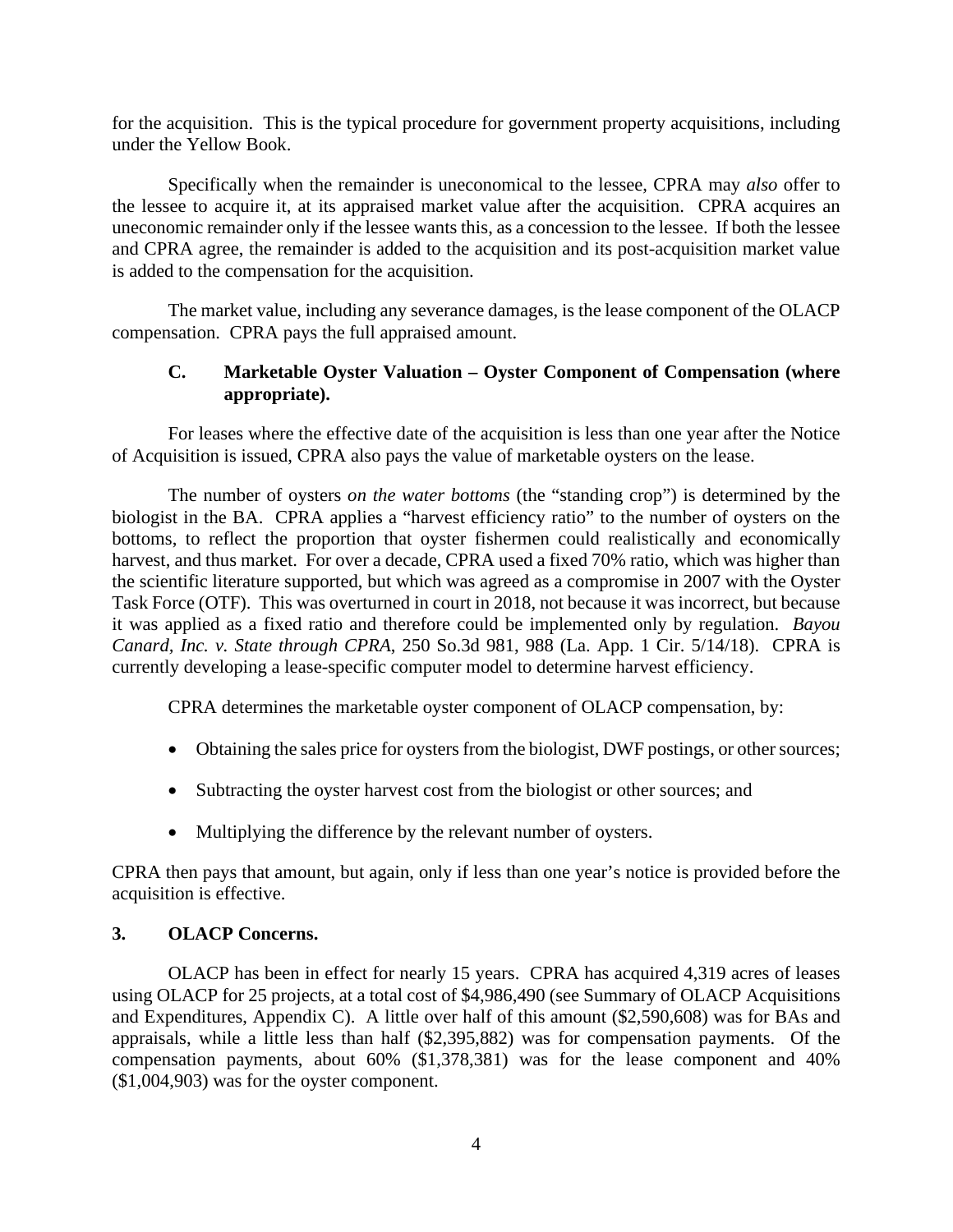Generally, the Program has worked well, with only four appeals of OLACP compensation payments over several dozen projects. The first appeal was voluntarily dismissed; two were dismissed due to waivers in the oyster leases but are now on appeal; and the fourth is stayed pending resolution of the latter two. Only one challenge has been raised to OLACP itself, and this was dismissed by the court. *Bayou Canard*, 250 So.3d at 989-90. In short, OLACP has proven to be a robust and highly defensible mechanism for clearing oyster lease conflicts.

Nevertheless, oyster industry, non-governmental organization, and other coastal stakeholders have raised questions regarding potential changes OLACP, and CPRA itself has noted inefficiencies or other issues that could be improved. Among the chief concerns is cost.

The cost for most BAs falls in the range of \$20,000-45,000, with some costing \$75,000- 140,000 and a few as much as \$160,000-\$300,000 (see Appendix C). The overall average is approximately \$80,000. The exact cost varies widely by project. Charges are hourly, and include mobilization, so reduction of time spent on any one component of the BA will not reduce the total cost proportionately, because fixed costs such as mobilization or equipment rental will remain essentially the same. For similar reasons, a smaller project does not necessarily result in a proportionately smaller BA cost.

The cost for most appraisals falls in the range of \$10,000-\$25,000, with a few costing as much as \$37,000-\$61,000. The overall average is approximately \$25,000. As with the BAs, the appraisal cost varies widely by project, but a smaller project does not necessarily result in a proportionately smaller appraisal cost. A significant reason for this is that OLACP appraisals require extensive market research and engagement with oyster lessees on an ongoing basis, which must constantly be updated and maintained. This work is a large portion of the overall appraisal cost, and is essentially the same regardless of the size of the projects or the number of acquisitions.

In some instances, OLACP's transactional costs (the BA and appraisal) may appear to be disproportionate or capable of reduction, such as because:

- The transactional costs dwarf the acquisition costs on a project. For example:
	- The Queen Bess (BA-202) project involved \$37,946 in transactional costs, compared to \$592 in acquisition costs;
	- The Caminada Beach & Dune Protection project (BA-143) involved \$41,042 in transactional costs, compared to \$2,085 in acquisition costs;
	- The Bayou Bienvenue project (PO-94) involved \$52,526 in transactional costs, compared to \$6,155 in acquisition costs; and
	- The Chenier Ronquille project (BA-76) involved \$55,961 in transactional costs, compared to \$26,397 in acquisition costs.
- The lease value is clearly nominal. For example, on the Bay Denesse project (BS-31), aerial imagery of the leases in the DIA showed that they were heavily silted in, and therefore unlikely to be able to support oyster cultivation and so likely to have little value and no marketable oysters.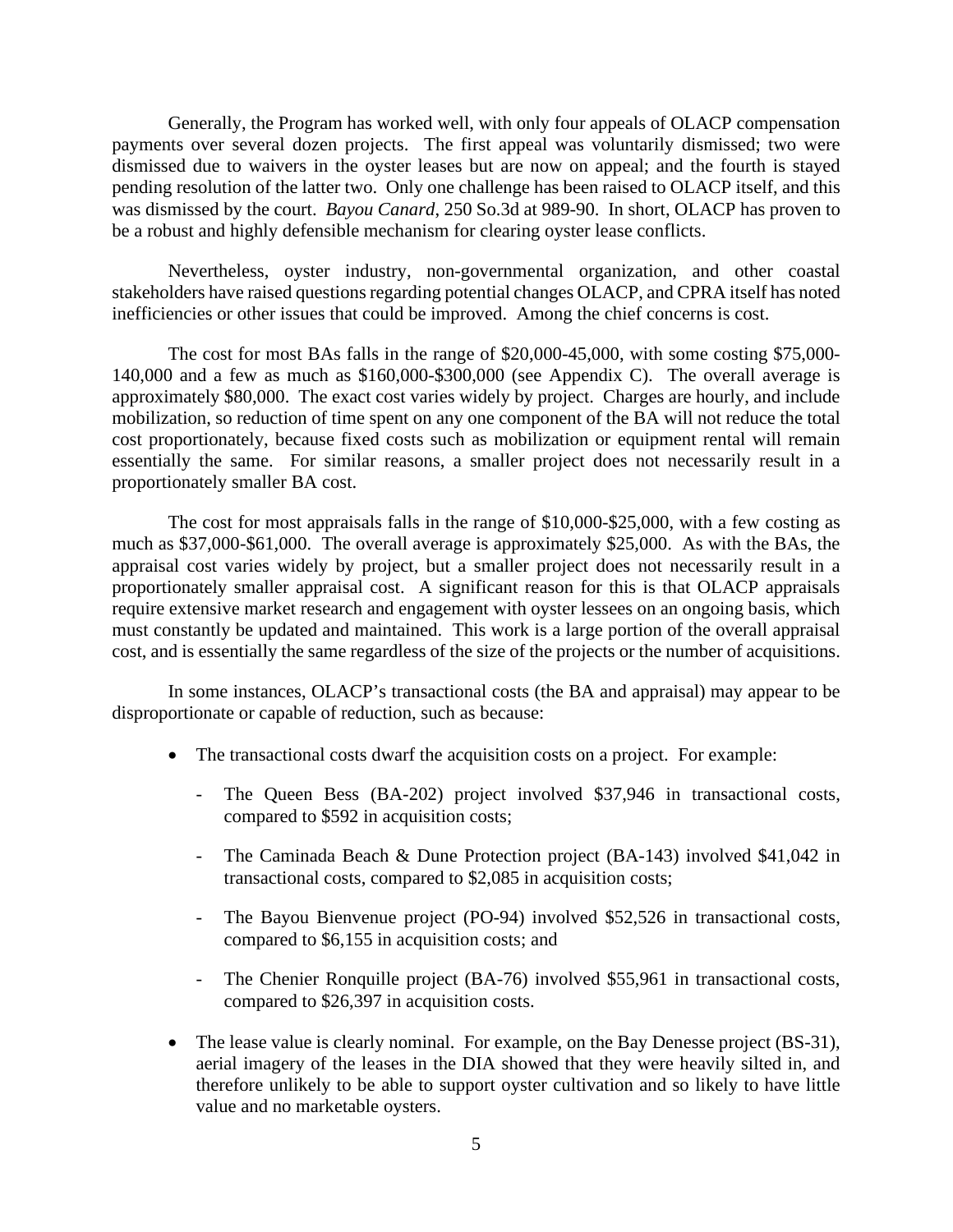• No leases were directly impacted by the project, so none were acquired. On the Golden Triangle project (PO-163), a BA was conducted because there were leases in the PIA and this triggers a BA under the current OLACP methodology. The cost was \$13,085. However, there were no leases in the DIA, meaning none were directly impacted by the project, so OLACP did not apply and no leases were appraised or acquired.

In short, the existing implementation of OLACP may appear disproportionate in some circumstances, and there may be means to reduce OLACP transaction and acquisition costs.

Other issues that have been raised include requests for more reporting by CPRA regarding upcoming projects and their impacts on oyster cultivation; whether any OLACP payment is appropriate at all due to waivers in the leases for "any claim whatsoever" arising from integrated coastal protection; whether any payment for the oyster component is appropriate beyond the lease component, whether it should be determined based on harvest efficiency, and if so, how harvest efficiency should be measured or applied; and whether lease acquisition can be waived entirely and a lease retained by its lessee instead.

#### **4. Purpose of this Report.**

After nearly 15 years, CPRA Board Chairman Chip Kline concluded that it is time to reevaluate OLACP. On July 13, 2020, he therefore directed CPRA to perform a study to evaluate and recommend potential improvements to OLACP (see OLACP Study Directive, Appendix E). This study must be informed by input from the oyster industry and other coastal stakeholders and "lessons learned" during previous implementation of the Program. The study must feature public meetings where stakeholders can present their views and recommendations, invitation to stakeholders to submit their written comments and recommendations, and consideration of those views as well as CPRA's own experience and perspective.

Chairman Kline further directed CPRA to submit a written report to the CPRA Board and make it publicly available by January 11, 2021, stating CPRA's findings pursuant to this study, evaluating the ideas submitted and discussed, and making specific recommendations to the Board for improving OLACP. CPRA must present its findings and recommendations to the CPRA Board at its January 20, 2021 meeting, at which stakeholders may also present their own views to the Board regarding CPRA's report.

This report presents CPRA's draft recommendations, based on its Study, regarding improvements to OLACP. These recommendations are only a draft. CPRA requests comment on these recommendations from the oyster industry and other coastal stakeholders, which CPRA will then consider in drafting its formal recommendations.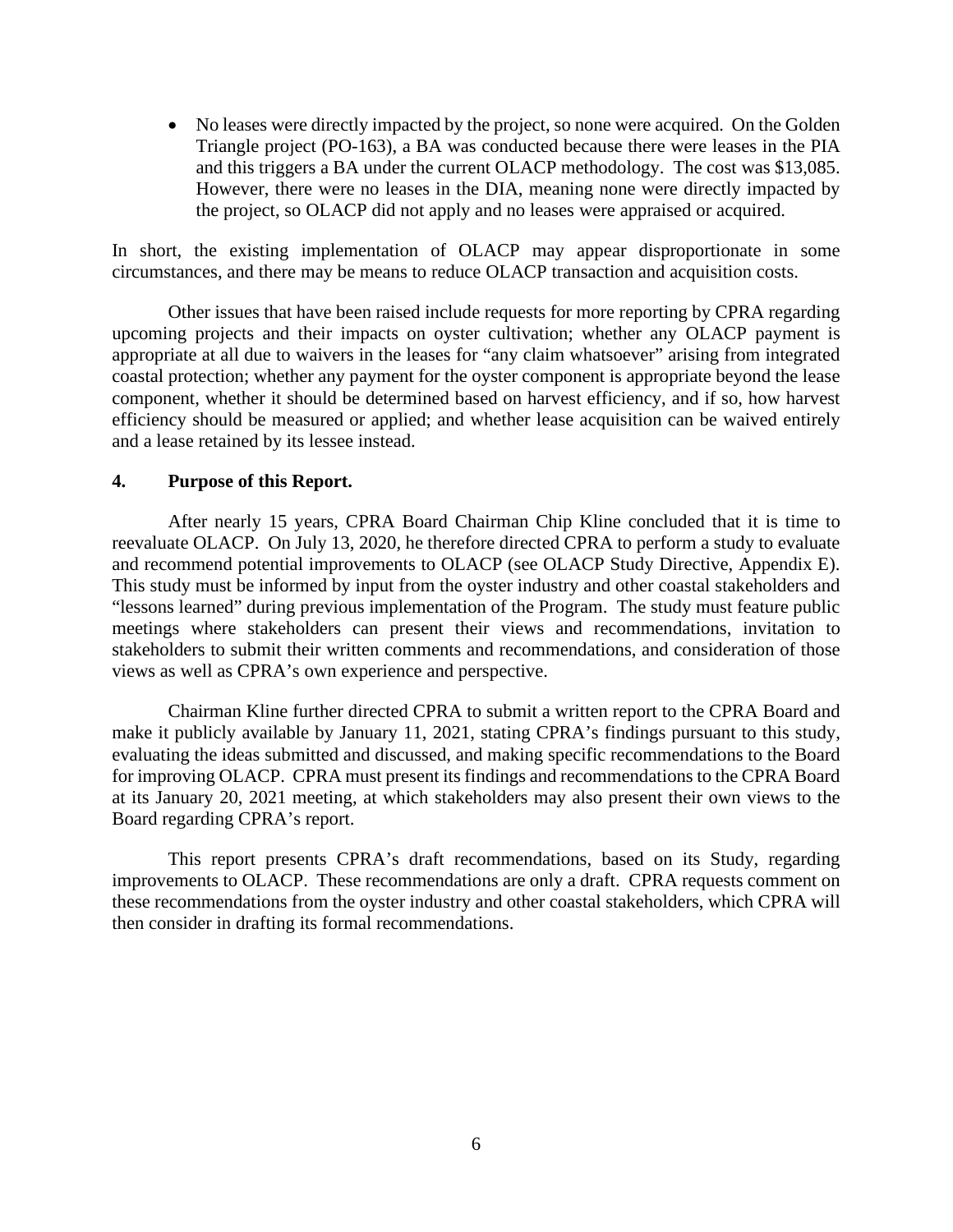#### **STUDY METHODOLOGY**

On September 1, 2020, CPRA Executive Director Bren Haase issued an invitation to numerous oyster industry and other coastal stakeholders to provide their views and recommendations regarding OLACP and improvements that might be made (see Invitation Letter and Distribution List, Appendix F). This invitation was emailed directly to the stakeholders, published on CPRA's website, distributed through CPRA's email distribution list, and announced at several CPRA Board, Oyster Task Force, and other public meetings and public fora.

Executive Director Haase's invitation also invited stakeholders to participate in two webinars to provide their views and recommendations. Due to COVID 19, in-person meetings were not feasible. On September 21, 2020 in the evening and September 23, 2020 in the morning, CPRA held two solicitation-of-views webinars at which it gave a presentation regarding OLACP, its operation and procedure, and example issues that had already been identified (see CPRA Webinar Presentation – Phase 1, Solicitation of Views, Appendix G). CPRA provided a chat line at each webinar, through which participants could and did submit questions regarding OLACP and its operation. CPRA answered procedural and technical questions during the webinars. CPRA also provided telephone access for those without internet access, and the Parishes of Lafourche and Plaquemines provided public access sessions.

CPRA notified stakeholders both in the invitation and during the webinar that they could submit views and recommendations by email or telephone message by October 7, 2020, or via chat during the webinars. Several comments were submitted via chat during both webinars (see Stakeholder Webinar Comments – Phase 1, Solicitation of Views, Appendix H). Four comments were submitted via email (see Stakeholder Email Comments – Phase 1, Solicitation of Views, Appendix I). No telephone messages were submitted.

Many of the comments were in the nature of statements of concern or general views, rather than actionable recommendations for improvements to OLACP. Nevertheless, all have been considered by CPRA in developing these draft recommendation. All specific recommendations are addressed, and where possible, non-specific views have been converted to particular potential actions based on those views, and likewise addressed.

CPRA also consulted its biologists, appraiser, and CPRA staff regarding their experience and perspective regarding OLACP and previous implementation of the Program.

CPRA's draft recommendations are divided into three sections:

- Improvements Already Made This section explains measures that have already been or are being implemented by CPRA, as to recommendations suggested by stakeholders;
- Measures Recommended This section explains suggested measures that CPRA proposes to recommend to the CPRA Board, and why CPRA proposes to do it; and
- Measures Considered But Rejected This section explains suggested measures that CPRA does not propose to recommend, and why CPRA does not propose to do it.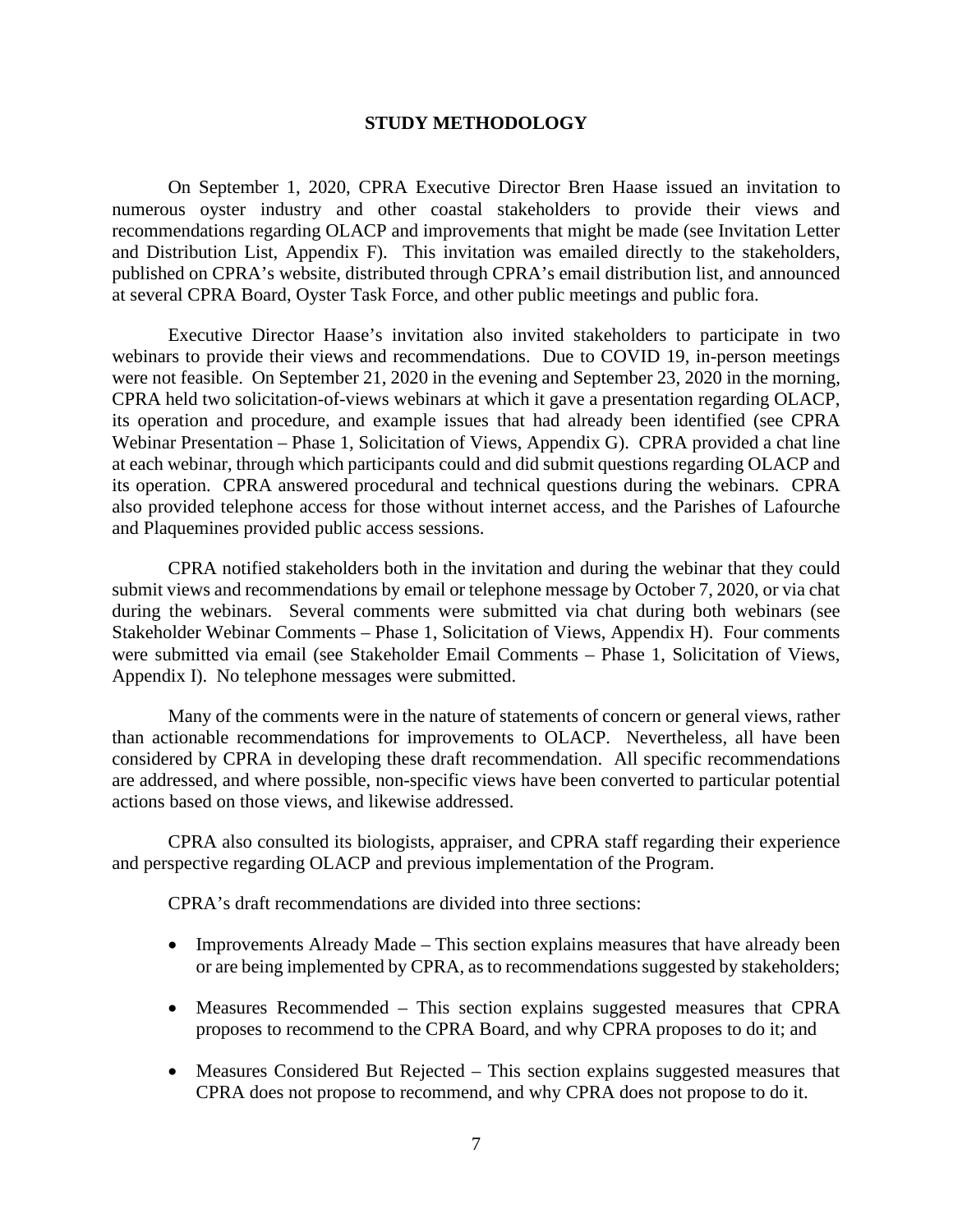CPRA is distributing these draft recommendations to all stakeholders originally invited to provide views and recommendations, to anyone else who requests it, and on its website. CPRA will hold two more webinars on November 17, 2020 in the evening and November 18, 2020 in the morning to explain its draft recommendations and request participants' views as to the draft recommendations. Views regarding the draft recommendations may be submitted at any time through December 4, 2020, again by email or telephone message, or via chat during the webinars. Telephone access will again be provided, and it is anticipated that one or more Parishes will again provide public access sessions. Access information for these webinars is included in the Study Invitation Letter, Appendix F.

CPRA will assemble and consider views regarding the draft recommendations that are submitted by December 4, 2020. CPRA will then prepare a written report and submit it to the CPRA Board by January 11, 2021, stating CPRA's findings pursuant to this study, evaluating the views and recommendations submitted, and making formal recommendations to the Board. CPRA will provide the report to all participants via email and make it available to the public on CPRA's website at [https://coastal.la.gov/calendar](https://coastal.la.gov/calendar/) on the same day. CPRA will present its findings and recommendations to the CPRA Board at its January 20, 2021 meeting, at which stakeholders may present their views directly to the Board.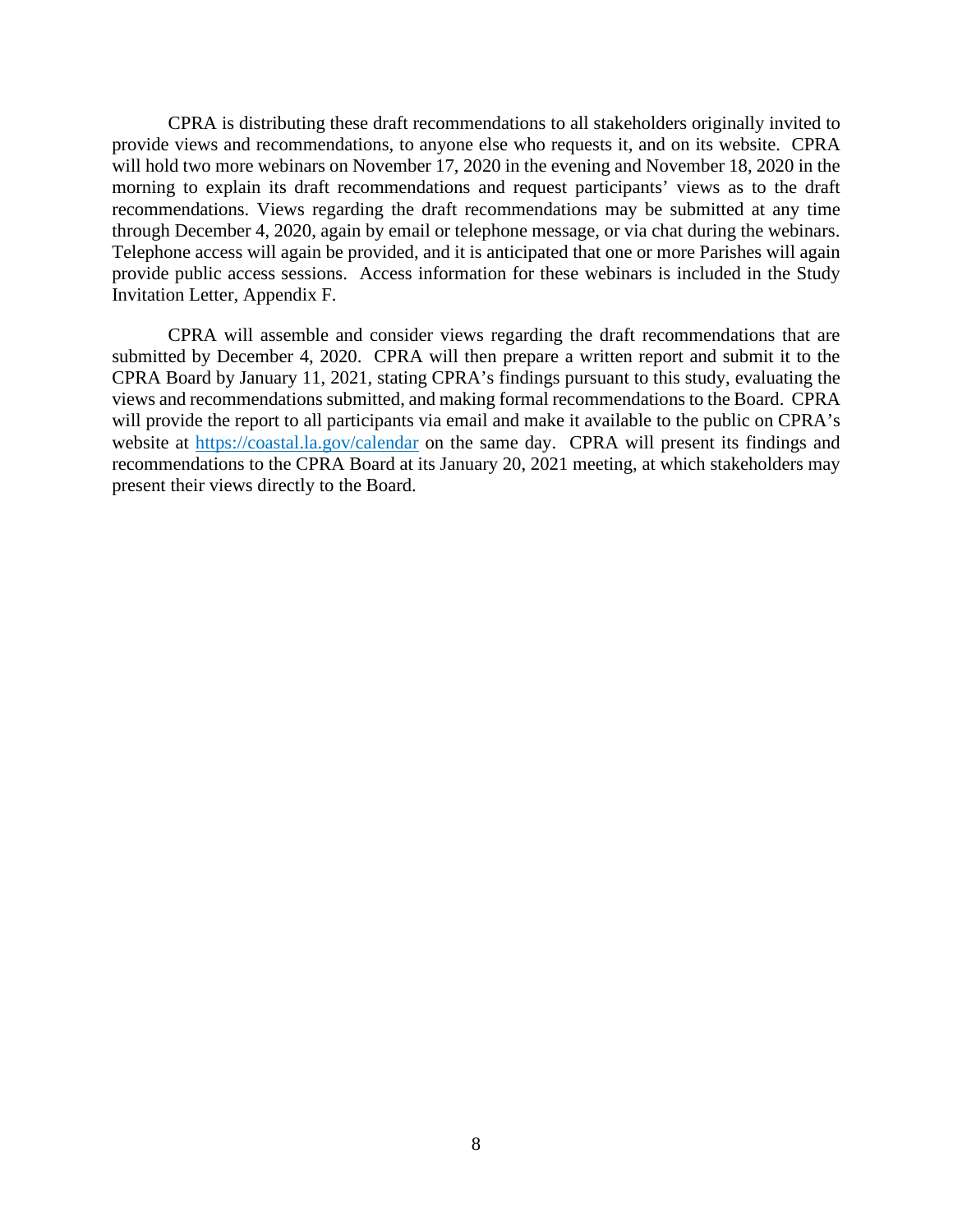#### **IMPROVEMENTS ALREADY MADE**

Several public comments pertain to matters regarding which CPRA has already made improvements, as they relate to OLACP.

### **1. Memorandum of Understanding with DWF regarding new or renewal leases in buffer zones and planned project areas, and areasincapable of supporting oyster cultivation.**

Several comments suggested that the State should terminate or refuse to renew leases in areas where coastal projects will be done, and to deny new leases in such areas.

DWF is responsible for control and supervision of all wildlife of the State of Louisiana, including fish and all other aquatic life, and for the control and supervision of programs relating to its management, protection, conservation, and replenishment. La. R.S. 36:602. DWF, through its Secretary, is also responsible for leasing State-owned water bottoms for the purpose of oyster cultivation. La. R.S. 56:425(A); La. R.S. 41:1225.

State oyster leases are for 15-year terms, and so generally cannot be terminated mid-term. La. R.S. 56:428(A). However, CPRA is responsible for reviewing each application to DWF for new oyster leases or renewals or expansions of leases, in order to determine whether the affected water bottom is located in an area where a buffer zone may be necessary to protect sensitive and eroding coastal lands; and if so, for delineating the necessary buffer zone. La. R.S. 56:425(F). In addition, DWF through its Secretary has discretion regarding whether to grant any new lease or expansion, and may take integrated coastal protection into account in exercising that discretion. La. R.S. 56:425(A, C). Further, DWF through its Secretary must deny lease renewals for water bottoms that DWF determines are not capable of supporting oyster populations, and may exercise his discretion to deny new lease applications for this reason. La. R.S. 56:425(A), 428(A).

By Memorandum of Understanding (MOU) effective November 8, 2019 (see Appendix D), CPRA and DWF agreed on a procedure to work together to fulfill their respective responsibilities efficiently and effectively. Under the MOU, DWF notifies CPRA of oyster lease applications and renewals and the areas covered, and then CPRA notifies DWF of any portions of those areas needed for buffer zones, essential for integrated coastal protection, or that CPRA believes are incapable of supporting oyster populations. MOU, § III(1, 2). Unless DWF disagrees with CPRA's determinations regarding buffer zones or integrated coastal protection areas, DWF will deny the lease application or renewal or allow those areas to be excluded from the lease. DWF also investigates areas that CPRA identifies as incapable of supporting oyster populations, and if DWF concurs, DWF will deny the lease application or renewal or allow those areas to be excluded from the lease. MOU, § III(3). Timeframes, definitions of relevant terms, default conclusions regarding buffer zones and integrated coastal protection areas, and a dispute resolution process are also provided. MOU, § III(4-8).

Through the MOU, CPRA and DWF have implemented and are following a procedure to address conflicts between oyster leasing and integrated coastal protection, as well as non-viable oyster leases, within the requirements of existing law and while respecting both agencies' authorities and responsibilities. The moratorium on new oyster leases that has been in place since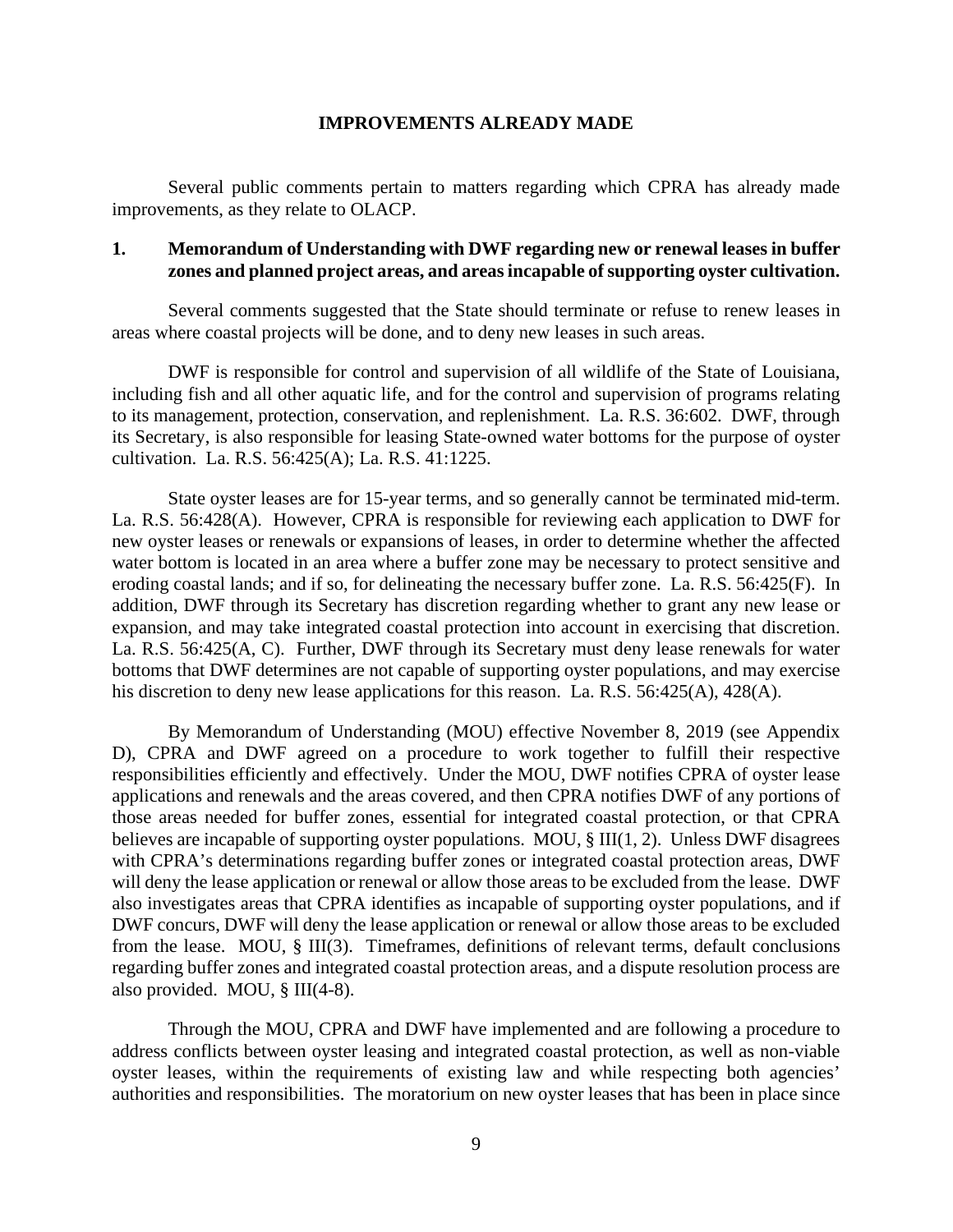2002 is in the process of being lifted. Acts 2016, Nos. 595, 570. The MOU procedure will preclude new leases in areas where coastal projects are likely to begin in the foreseeable future (generally, 5 years) or in areas that are not conducive to oyster cultivation. Existing leases in such areas and nonproductive leases will be non-renewed as they come up for renewal at the ends of their current 15-year terms. The need to acquire such leases under OLACP will be reduced, as time progresses.

### **2. Reporting regarding planned and possible coastal projects that may impact oyster leases.**

Some comments suggested that CPRA provide more information to lessees regarding upcoming coastal projects and the impacts they may have on existing leases or potential new leases.

Through the Coastal Master Plan implementation process every 6 years, CPRA produces voluminous reporting to the public regarding all projects it is planning. CPRA issues press releases regarding the Master Plan and the process to develop it, posts the draft Master Plan on its website and widely distributes electronic and hard copies, requests public comment on the draft Master Plan and the projects in it, and holds multiple stakeholder meetings (including separate meetings with the oyster industry) specifically to explain the projects and their impacts. CPRA receives public comments on the draft Master Plan, including concerns of the oyster industry and other stakeholders, answers questions about impacts to the extent possible based on the information available, revises the Master Plan and its project list appropriately, and submits the final Master Plan to the Legislative committees for approval. CPRA then publicizes and again posts and distributes the final Master Plan. In this way, CPRA widely disseminates general information regarding planned and possible projects and their impacts.

CPRA goes through a similar process regarding its Annual Plan every year: CPRA posts and distributes its Annual Plan, holds public meetings to explain the projects, develops its final Annual Plans, obtains legislative approval, and posts and distributes the final Annual Plan. Whereas the Master Plan contains all projects under consideration by CPRA, the Annual Plans focus specifically on the next three years. Again and with greater specificity than the Master Plan process, CPRA widely disseminates information regarding imminent projects and their impacts.

Under the environmental laws, CPRA is usually required to obtain permits from the U.S. Army Corps of Engineers and DNR before it can build a project. The permit applications are publicly available, and draft reports identifying the impacts of the project are published and disseminated for public comment as a major part of the application process. There is an array of public meetings and other opportunities for the public, including the oyster industry and other stakeholders, to learn and inquire about the potential impacts of the project through the permitting process.

The application process also requires CPRA to analyze impacts without the project, and to consider alternatives designs for the project and their impacts, all of which is explained in detail in the reports for the permit process. In fact, the design of the project is actually *selected* through the permit process, along with the determination whether the project will be permitted at all. Until the permit is obtained, CPRA has a general project goal and design, but *cannot* decide exactly what or where the project will be; this is determined through the permitting process. There is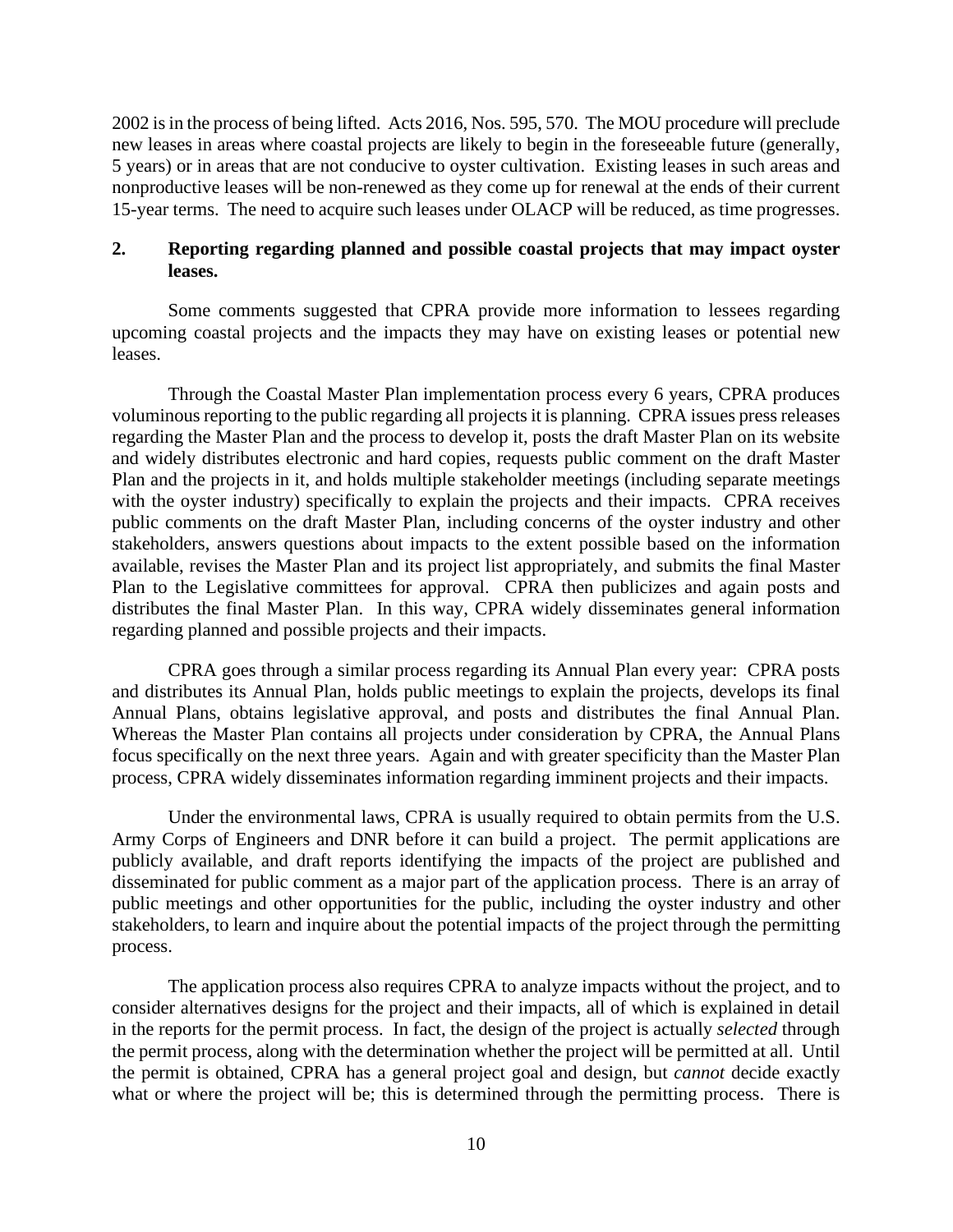extensive discussion of the impacts of the general designs for the project being considered, specific to each alternative, and this is publicly available and open to public comment. Comments and specific requirements of numerous governmental agencies are also obtained, which may greatly affect the final design of the project. The final permitting decision is made only after final reports that address all comments are completed and approved by the Corps and DNR.

Accordingly, the specific impacts of the project are not determined until the permit is issued – meaning CPRA cannot describe the *exact* impacts until then. Before that point, CPRA intends a type of project in an area, but the final project actually permitted (if any) may be different in size, function, location, or design.

The extensive modeling and analysis of the specific impacts necessary to describe them is performed during the permitting process. For example, CPRA has applied for permits for the Mid-Barataria Sediment Diversion Project (BA-153). CPRA has sought a permit for a diversion north of Ironton of *up to* 75,000 cubic feet per second. But the diversion ultimately permitted, if any, may be smaller or in a different location or configuration. CPRA may therefore be able to describe the impacts of its intended design, but until a permit is granted, it is not yet determined whether the project will be built or what impacts it will have or where they will occur. Not only is the general project design undecided at that point, but the work to define specific impact of the alternative designs has not yet been done.

Further, it often costs millions of dollars to define specific impacts of a project, such as for the Mid-Barataria Sediment Diversion Project and other diversion projects that cause much of the concern and comments from the oyster industry stakeholders. This cannot be done until the planning phase of the project receives funding, which can come years or decades after a project is included in the Master Plan. Even then, the work to do this usually takes years, and again, the project ultimately permitted may be different.

For all of these reasons, often it simply is not possible to give the level of detail that the oyster industry may want regarding the specifics of the degree and location of project impacts. Nevertheless, CPRA can and does explain its projects extensively to the public, including their general impacts and the areas of those impacts, to the extent it can.

CPRA is specifically required to provide information to the Oyster Task Force (OTF) once per year "regarding the nature, location, and status of current or planned projects for integrated coastal protection to the extent practical." La. R.S. 56:432.2. OTF was established by the Legislature to "study and monitor the molluscan industry and to make recommendations for the maximization of benefit from that industry for the state of Louisiana and its citizens." La. R.S. 56:421. It is therefore an appropriate body to which to present as much detail as possible regarding potential impacts to oyster cultivation of planned and possible coastal projects. The OLACP Study Group recommends that CPRA continue to request to make such a presentation to OTF once per year, and to do so if allowed by OTF.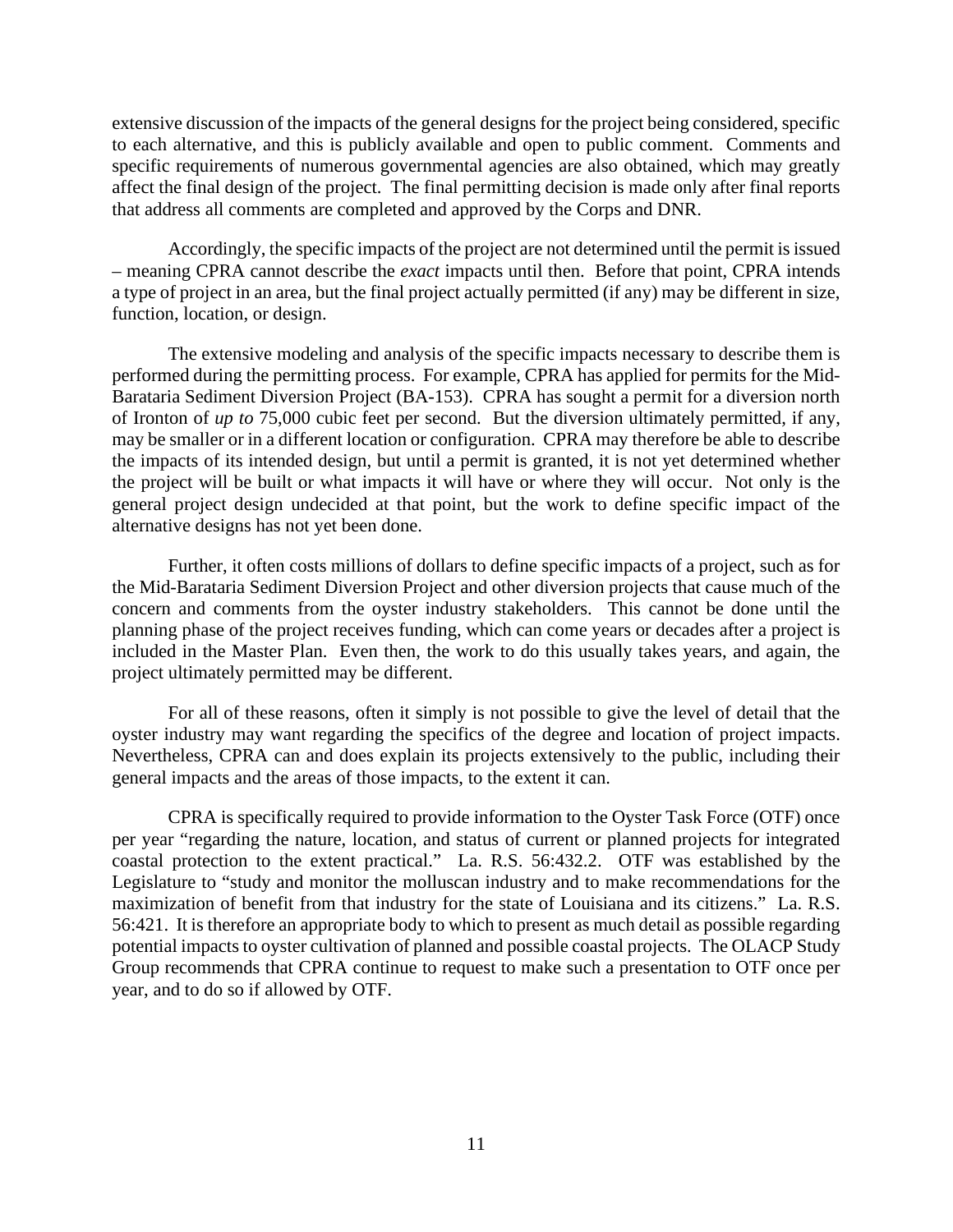## **3. Working with DWF to develop the Louisiana Oyster Management Strategic Plan and seek funding for it.**

Governor John Bel Edwards has made pursuing initiatives to ensure a sustainable oyster industry one of his second-term coastal priorities. To this end, CPRA has been working with DWF to develop and identify funding sources for a Louisiana Oyster Management and Rehabilitation Strategic Plan. This Strategic Plan is intended to guide the Louisiana public oyster resource and oyster industry to a more productive future, to set forth a path for recovery and maintenance of the State's oyster resources, to promote and maintain the oyster resource and industry, and to assist with industry adaptation and development, while reducing conflicts in the coastal zone.

Pursuant to SCR 56 of the 2020 Regular Session, the Legislature urged and requested DWF and CPRA to continue to work together to develop the Strategic Plan and to identify funding for programs and projects contained in the Plan.

The Strategic Plan is not part of OLACP. Nevertheless, CPRA will continue to work with DWF to complete it. As requested by Governor Edwards and the Legislature, DWF and CPRA expect to finalize the Strategic Plan by December 2020. DWF has presented a draft Strategic Plan to OTF and other stakeholders, and both agencies are continuing their work on it and attempting to identify potential sources of funding. At this time, no measures proposed in the draft Strategic Plan implicate OLACP, except the measure regarding non-renewing unproductive oyster leases. However, this is already addressed for purposes of OLACP by the CPRA/DWF MOU discussed above. If other measures are added to Strategic Plan that affect OLACP, CPRA will supplement its recommendations to address any such matters as appropriate.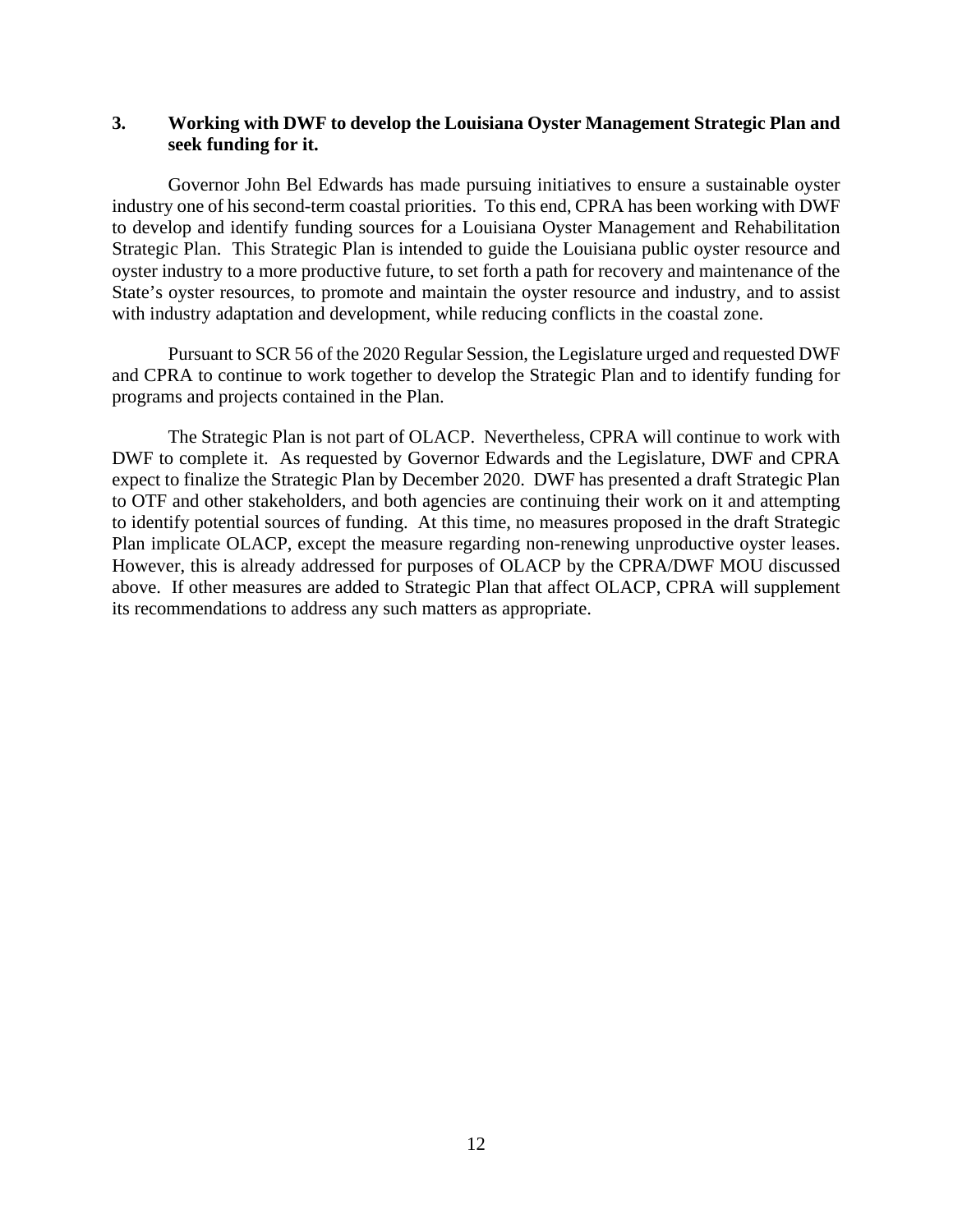#### **MEASURES RECOMMENDED**

After considering the public comments and its own experience and perspective regarding OLACP, CPRA proposes to recommend the following measures to improve OLACP. The recommendations generally fall into categories of regulatory changes, which require or are best implemented in the regulations; and process changes, which may be addressed in the implementation of the existing regulations.

#### **1. Regulatory Changes.**

#### **A. Authorize lessees to retain leases upon waiving all OLACP compensation.**

In the past, some lessees have indicated that they would prefer to retain their leases and take the risk that their ability to cultivate oysters on it would not be permanently impaired by coastal projects, rather than receive the compensation authorized under OLACP. CPRA is agreeable to this, provided that: (1) the lessee expressly and in writing waives any right to compensation under OLACP in relation to the project or any future coastal work on the lease; and (2) the lessee does so before CPRA incurs costs for a BA (beyond determination of the DIA, which is necessary to determine which leases are to be acquired), or for an appraisal.

Through this recommendation, the lessee can choose to continue to attempt to cultivate oysters, which, if successful, benefits both the lessee and the public through enhancement of the oyster resource; and CPRA can avoid substantial OLACP BA and appraisal costs. This will also likely expedite project construction, as the OLACP process takes time and is generally performed at the end of project design and close to construction contract letting. This tight timeframe is often necessary because acquisition requires that the design be finalized, so that the impacted leases can be determined, and also requires that funding for construction be in place.

As compromise of a contested claim at no cost to CPRA, regulatory amendment may be unnecessary to implement this recommendation. Nevertheless, CPRA recommends amending the OLACP regulations to state the process and conditions with clarity and binding force.

## **B. Authorize fixed "in lieu of" payments for lease acquisitions.**

The existing regulations authorize but do not require BAs for OLACP acquisitions. LAC 43:VII.307(B). Nevertheless, decisions regarding compensation depend on the DIA, the nature of the water bottoms, and the number of oysters on the water bottoms, which in most circumstances are matters best determined by the biologist. Additionally, the regulations require appraisals for all leases within the DIA of a coastal project. LAC 43:VII.309(B).

In some instances, it is clear that leases are nonproductive, which in the past CPRA's appraiser has valued at \$50-\$100 per acre. For comparison, the appraiser has valued productive leases at \$500-\$1,000 per acre, and has found that no market evidence supports any value higher than \$1,000 per acre – and in the one appeal where this was challenged, the lessee's own appraiser ultimately concurred. The appraiser has valued marginally productive leases at \$200-\$450 per acre. The variances depend on exactly *how* productive the leases are, within those general categories.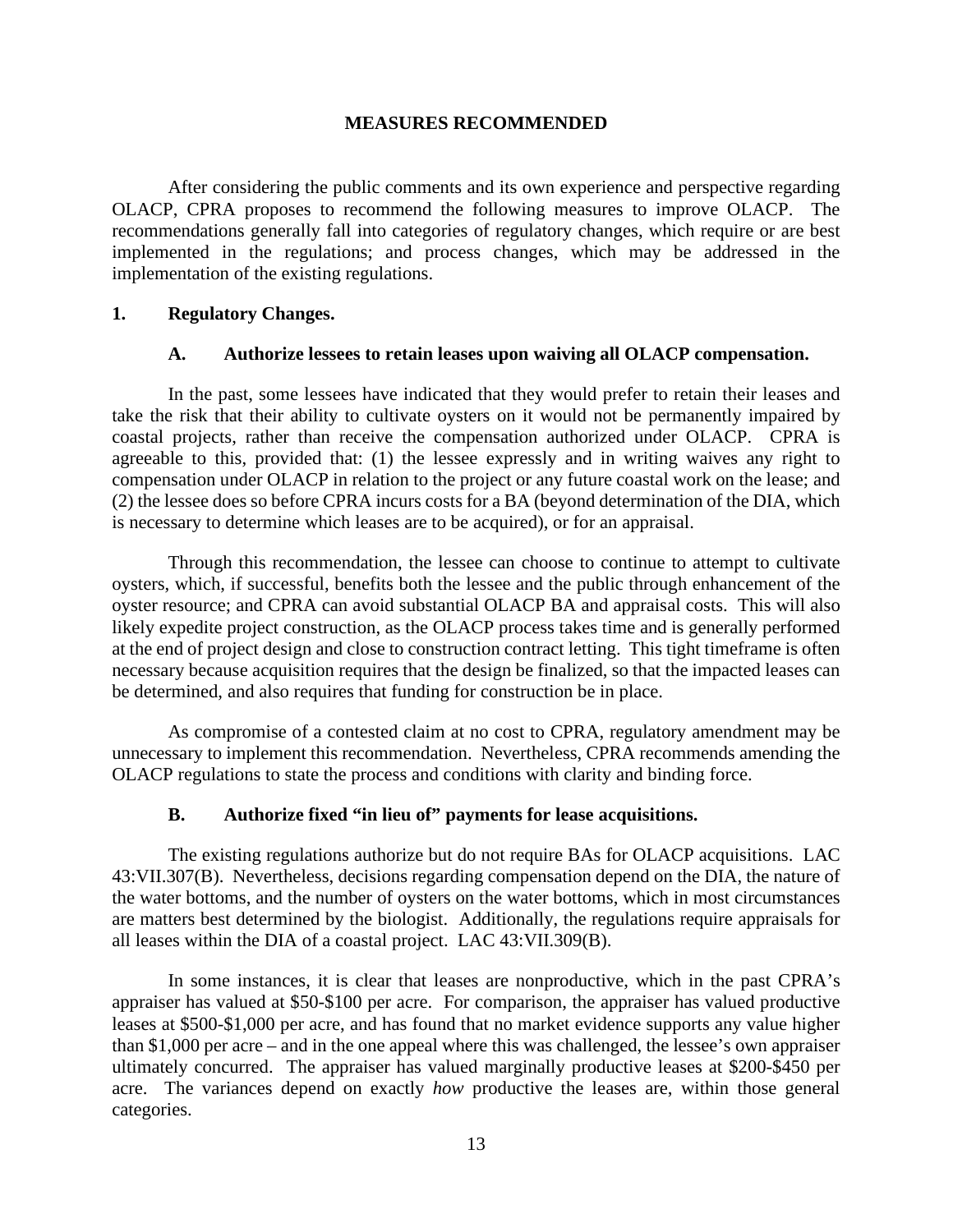BAs and appraisals have significant cost, and take time to complete. Where it is obvious that a lease is nonproductive and has no oysters on it, instead of undertaking the BA and appraisal costs only to determine a small acquisition price, it may be more cost-effective to authorize CPRA to offer a fixed price that the lessee could accept or reject. Such a price would have to be higher than the value a BA and appraisal would likely show, in order to incentivize the lessee to forego the appraisal and the possibility it may conclude a higher value. The price would also have to be lower than the combined BA, appraisal, and acquisition costs in order to incentivize and authorize CPRA to make the payment.

As addressed below, CPRA recommends regulatory amendments to deny compensation for nonproductive leases and lease areas. Nevertheless, while OLACP denies compensation to lessees based on payments from oil and gas exploration and production operations (which are not oyster cultivation and are not based on market value), it must be borne in mind that lessees do in fact receive such payments and will consider this income in deciding whether to accept in-lieu payments for the leases, regardless of the productivity of the lease.

CPRA recommends authorizing a fixed acquisition price of \$100 per acre, subject to a \$1,000 minimum payment regardless of the size of the acquisition, provided that: (1) the lessee expressly and in writing waives any right to additional compensation under OLACP or otherwise; (2) the lessee does so before CPRA incurs costs for a BA (beyond the DIA determination) or for an appraisal; and (3) the lessee and CPRA concur that such compensation is appropriate. This fixed price "in lieu of" appraisal would function as a default; if CPRA offers and the lessee accepts this amount, no further BA or any appraisal would be done. If either CPRA or the lessee rejects this default, the acquisition would proceed through OLACP as otherwise provided.

This recommendation would generally be viable only for nonproductive leases, and possibly low-end marginally productive leases. Productive leases would likely require a BA and appraisal to determine their value, unless an administrative settlement can be reached, which is addressed below.

Regulatory amendment would be necessary to implement this recommendation, due to the appraisal requirement. It is also desirable to state the process and conditions with clarity and binding force.

## **C. Authorize administrative settlements with or without biological assessments or appraisals.**

For the same reasons that a fixed default price may be cost-effective for nonproductive lease, administrative settlements may be appropriate to eliminate or reduce BA or appraisal costs in more complex situations where the lessee and CPRA agree on valuation. Again, the price would have to be higher than the price that a BA and appraisal would likely show in order to incentivize the lessee to settle, but lower than the BA and appraisal costs in order to incentivize and authorize CPRA to settle.

CPRA therefore recommends authorizing administrative settlements for OLACP acquisitions, where CPRA determines that the settlement amount is less than the combination of the anticipated BA, appraisal, and acquisition costs. There must be sufficient basis for CPRA's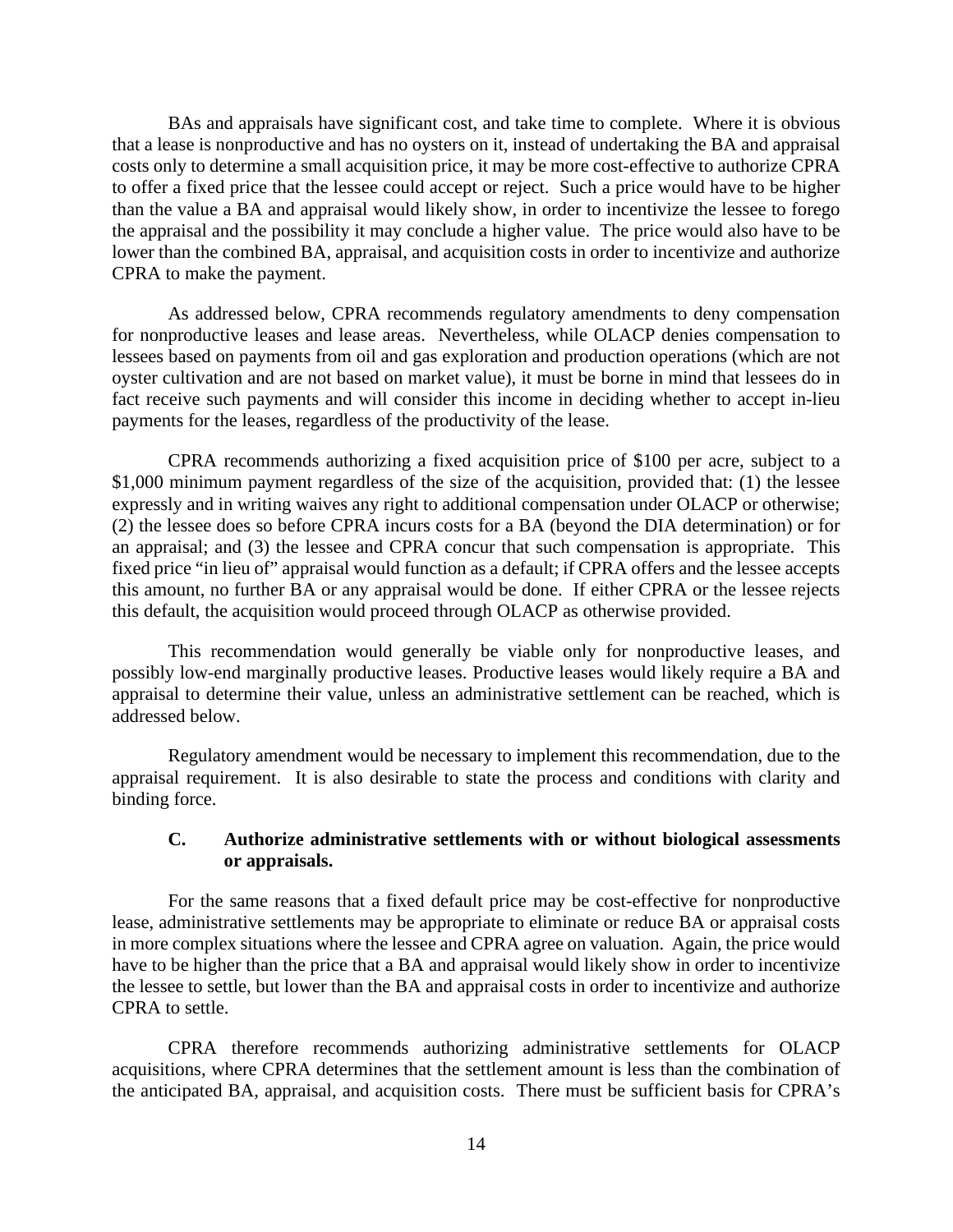determination to settle and the settlement amount, and supporting information may have to be presented to the lessee to persuade him to settle. Some work by the biologist and appraiser may therefore be necessary to develop this information. For example, the DIA determination will always be necessary, and a water bottom assessment may be required to characterize the quality of the lease. Thus, CPRA's transactional cost probably cannot be eliminated entirely. Nevertheless, substantial cost savings may still be realized in appropriate cases.

As compromise of a contested claim, given sufficient basis for CPRA's decision, settlement is appropriate. However, federal partner approval may be necessary on projects where crediting is sought. Where CPRA is acquiring the leases for other agencies or private parties, that agency's or party's consent must be obtained.

Regulatory amendment would be necessary to implement this recommendation, due to the appraisal requirement. It is also desirable to state the process and conditions with clarity and binding force.

#### **D. Authorize waiver valuations ("informal value estimates") for small-value acquisitions.**

The existing regulations require appraisals for all leases within the DIA of a coastal project. LAC 43:VII.309(B). However, for typical acquisitions under the federal compensation standard, the federal Uniform Act authorizes "waiver valuations" (also referred to as "informal value estimates") by the acquiring agency, in lieu of appraisal, when the anticipated value is less than \$10,000 and the person performing the waiver valuation has sufficient understanding of the relevant real estate market. 49 CFR 24.102 $(c)(2)$ . Such waiver valuations are also permitted if the anticipated value is between \$10,000 and \$25,000, though the owner may still require an appraisal. 49 CFR 24.102(c)(2)(ii)(C). The purpose is to provide Agencies a technique to avoid the costs and time delay associated with appraisals for low-value, non-complex acquisitions, where the agency has a reasonable basis for the waiver valuation. 49 CFR Part 24, Appendix A, Section  $24.102(c)(2)$ .

The U.S. Army Corps of Engineers allows this as well. Dept. of the Army, Regulation ER 405-1-04, § 4-33 (1/29/2016). This has been done on many levee projects, such as the Corps' recent LPV ARM-09 levee armoring project.

OLACP and the measure and methodology of compensation under this statute are not constrained by federal law, or by any other law except Subpart D of Part VII of Chapter 1 of Title 56 of the Revised Statutes, which fully defines the nature and extent of the property rights afforded by a State oyster lease. *Avenal v. State*, 03-3521 (La. 10/19/04), 886 So.2d 1085, 1095 ("All oyster leases issued on State water bottoms are governed exclusively by this statutory scheme"). OLACP is within Subpart D, and so defines lessees' rights, and therefore the compensation that they may receive. Compensation under OLACP is determined by the CPRA regulations that implement the OLACP statute. La. R.S. 56:431.2(B)(2). Accordingly, CPRA is not bound by the limitations under the federal Uniform Act, in authorizing waiver valuations or the dollar amounts thereof.

Waiver valuations for low-value acquisitions are reasonable under OLACP for the same reasons as under the federal Uniform Act. Further, \$25,000 is similarly a reasonable dollar amount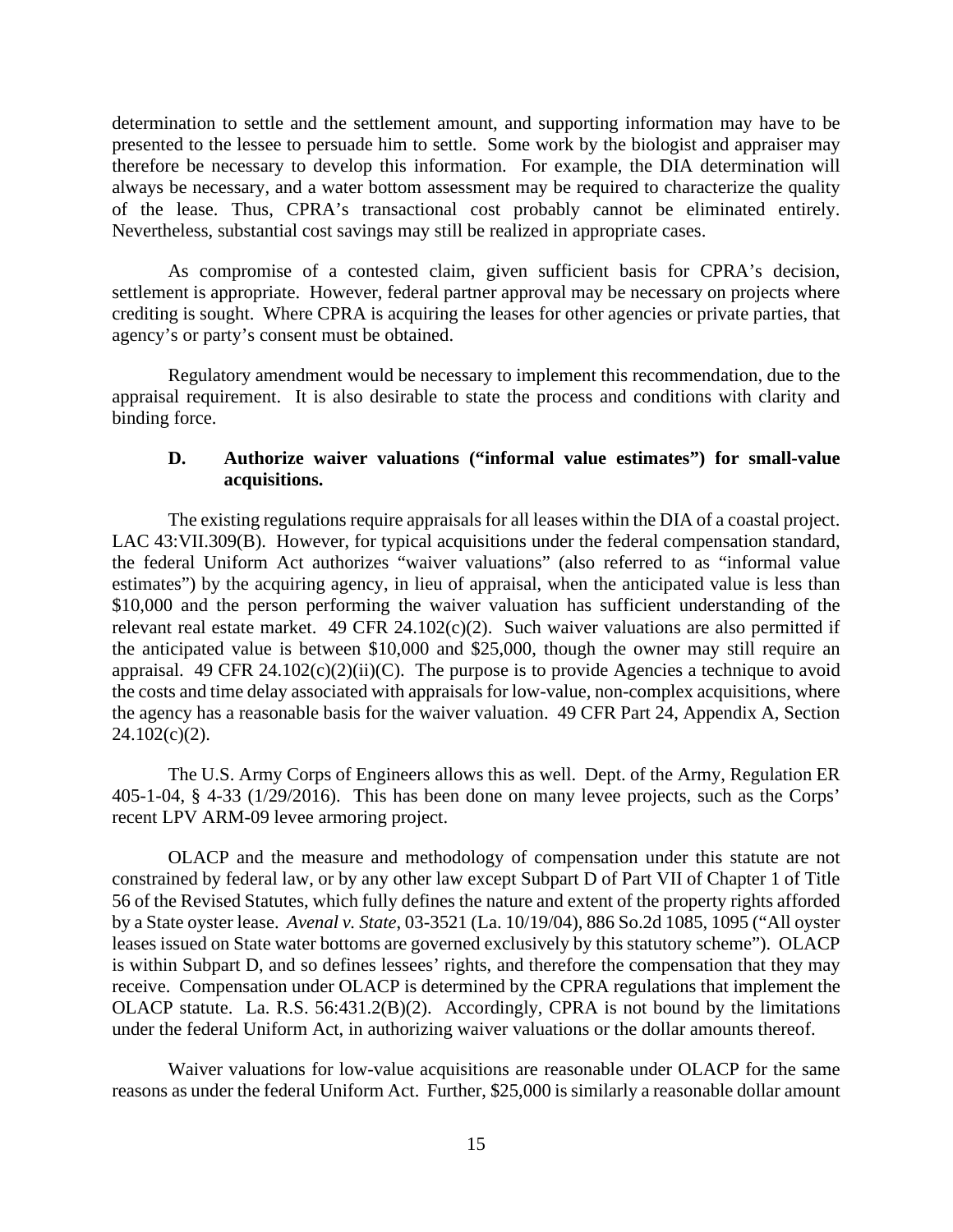for defining "low-value." CPRA has extensive documentation of the value of oyster leases of varying productivity from dozens of prior appraisals. CPRA can therefore reasonably determine lease value in some situations, when the productivity of the leases is determinable, such as from aerial photography clearly demonstrating nonproductivity due to siltation or known areas of very high or very low salinity; or conversely, where the leases are clearly marginally productive or highly productive based on knowledge of productivity in the area, salinity, and similar factors.

Such waiver valuations would potentially have covered more than half of the past OLACP acquisitions, which involved total acquisition payments under \$25,000 *in total* for all leases acquired on the project. The cost savings may therefore be substantial.

CPRA therefore recommends authorizing waiver valuations to be performed by CPRA or a person designated by CPRA, where CPRA determines that the anticipated value is less than \$25,000 and the person performing the waiver valuation has sufficient understanding of the market for leases of similar productivity to the lease to be acquired. CPRA further recommends authorizing settlements for an amount or percentage above the appraisal, as determined appropriate by CPRA such as by reference to the anticipated BA and appraisal cost saved, to increase the likelihood of cost- and time-saving settlements. This waiver valuation would be in lieu of an appraisal.

Regulatory amendment would be necessary to implement this recommendation, due to the appraisal requirement. It is also desirable to state the process and conditions with clarity and binding force.

## **E. Provide zero value for leases incapable of supporting oyster cultivation.**

Several comments recommended that CPRA refuse OLACP compensation for leases or lease areas that are incapable of supporting oyster cultivation, such as because they are silted in, have unsurvivable salinity, or are permanently closed to oyster harvest due to pollution.

The purpose of the State in granting oyster leases is "for oyster cultivation, bedding, and harvesting." La. R.S. 41:1225. This purpose is not served by oyster leases that are incapable of doing so, and in fact, such leases are required to be nonrenewed. La. R.S. 56:428(A). Further, leases that are incapable of supporting oyster cultivation do not further the public interest in the oyster resource. By definition, there is no oyster resource there.

The oyster industry contends that salinity changes over time, such that areas incapable of supporting oyster cultivation at one time may become capable of supporting oysters years later. However, compensation for government acquisitions is appropriate only on the basis of uses to which property may be put within the foreseeable future.

Under the federal Fifth Amendment, the market value of acquired property is based on the highest and most profitable use for which property is adaptable and needed or likely to be needed *in the reasonably near future*. *Olson v. United States*, 54 S.Ct. 704, 708–09 (1934) ("The highest and most profitable use for which the property is adaptable and needed or likely to be needed in the reasonably near future is to be considered"); *St. Bernard Port, Harbor & Terminal Dist. v. Violet Dock Port, Inc., LLC*, 2017-0434, p. 14 (La. 1/30/18); 239 So.3d 243, 253 (compensation must be paid based on the use to which the property can be put "in the not too distant future").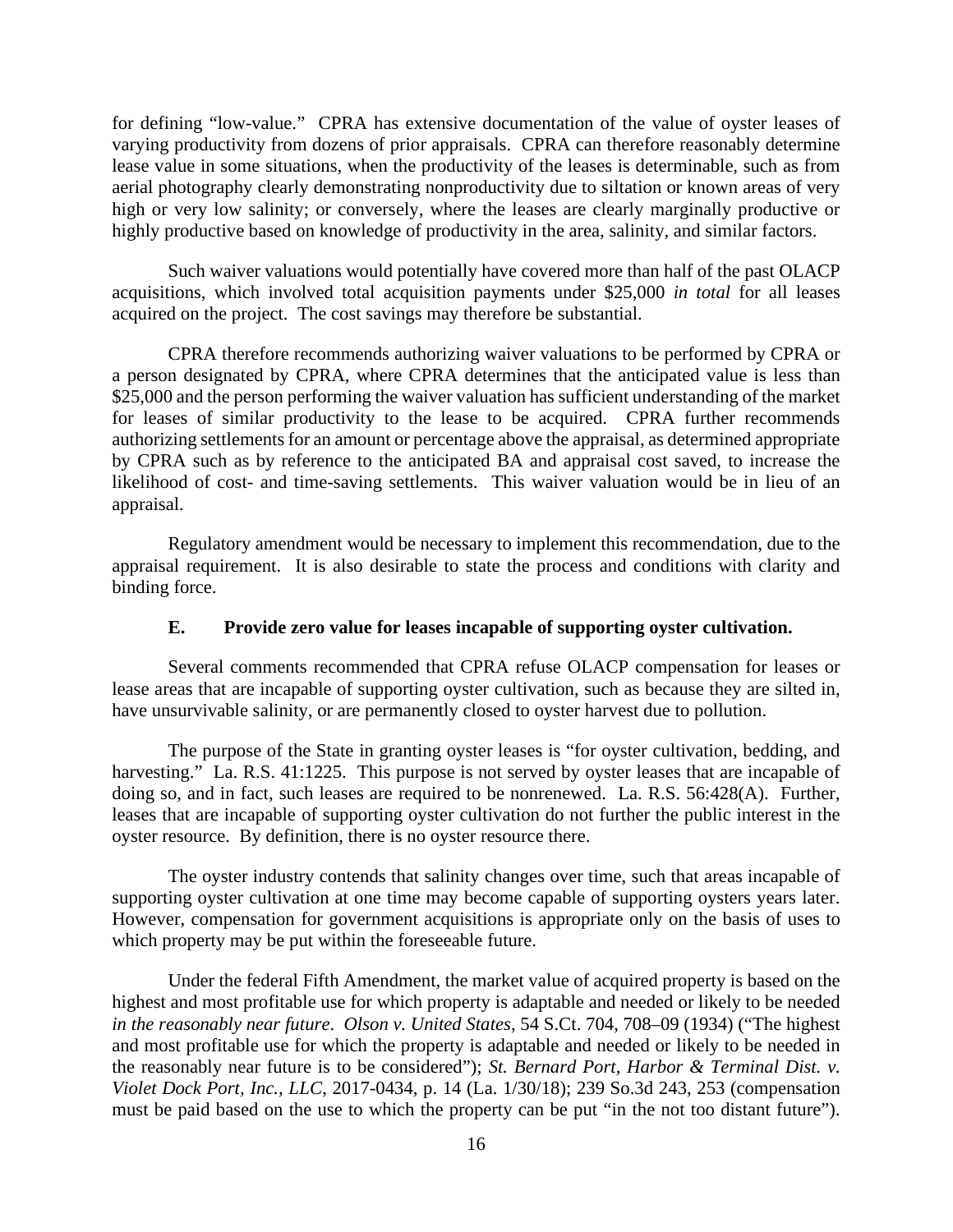Accordingly, the mere possibility of future salinity changes cannot justify compensation in an acquisition.

Finally, all oyster leases contain waivers of all claims "whatsoever" against the State for claims arising from coastal projects. *Bayou Canard*, 250 So.3d at 989-90. Similarly, the Louisiana Supreme Court ruled in *Avenal v. State*, 886 So.2d 1085, 1100 (La. 10/19/04), that the lessee waives any claim "whatsoever" if the State needs the water bottoms for coastal restoration. Payments under OLACP are still appropriate because there is a public interest in paying lessees when their oyster leases are required for coastal protection – but as discussed further below, this is for the benefit of the oyster resource, which lessees further through their oyster cultivation efforts. There is no such benefit, however, in paying for leases that are incapable of supporting oyster cultivation.

Accordingly, leases that are currently nonproductive, and are likely to be so for the foreseeable future, serve no public purpose. Payment for them under OLACP likewise serves no public purpose.

Lessees do purchase and sell nonproductive leases, and therefore CPRA's appraiser has assigned value to them in OLACP acquisitions in the past (generally \$50-\$100 per acre). Lessees claim that they purchase nonproductive leases because they expect the lease to become productive due to salinity changes in the future. However, this is an improper basis for compensation in an acquisition, as explained above. Oil and gas operators claim that the leases are purchased to obtain payments from them for exploration and production activities, but this has no bearing on the purpose for which the State grants oyster leases. Regardless, no OLACP compensation is appropriate for nonproductive leases.

The OLACP statute authorizes and requires CPRA to determine the measure of compensation for lease acquisitions under that statute. La. R.S. 56:432.1(B)(2). For the reasons given above, CPRA recommends precluding compensation for leases, or significant subareas of leases, that are incapable of supporting oyster cultivation in the foreseeable future.

Regulatory amendment would be necessary to implement this recommendation, including by providing a jurisdictional exception to the appraiser directing that zero compensation be paid for leases or significant lease subareas incapable of supporting oyster cultivation in the foreseeable future.

## **F. Reduce the notice period for the oyster component from one year to six months.**

The existing regulations authorize compensation for marketable oysters on an acquired lease when less than one year's notice is provided before the effective date of the acquisition. LAC 43:VII.311(A)(2). This allows the lessee to harvest the oysters until the effective date, since the lease does not terminate until that date, even though the lessee has been paid for them.

By contrast, when a lease is nonrenewed, including because it is within a buffer zone or needed for a coastal project, DWF allows lessees only six months to remove cultch or other improvements to the water bottom made by the lessee. LAC 76:VII.501(C)(4). DWF through its Secretary may authorize an additional three months, in his discretion. *Id*.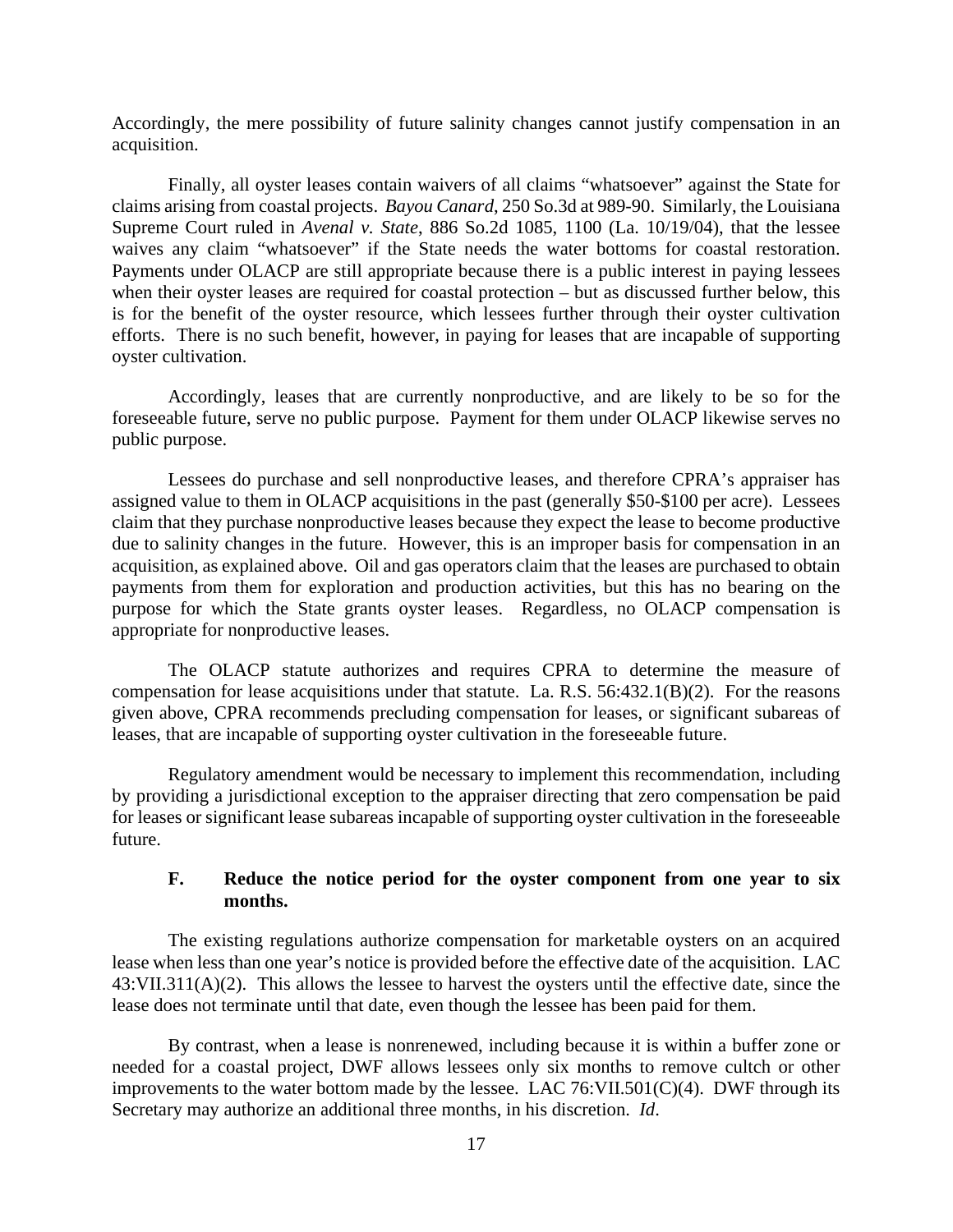There is no reason to allow more time for removal of oysters upon acquisition of a lease by CPRA, than for removal upon nonrenewal of the lease by DWF. Observing the same six-month period as DWF would standardize the time period for removing the oysters or improvements. It would also decrease the likelihood that CPRA would have to pay the oyster component, since project work on the lease is much more likely to be capable of being delayed for six months than for one year. Correspondingly, six months is still a long time for lessees to remove their oysters.

CPRA therefore recommends reducing the notice period triggering payment for market oysters from one year to six months. CPRA further recommends authorizing CPRA to allow an additional three months to remove the oysters, in its discretion, provided that CPRA determines that this would not impact project construction or other aspects of integrated coastal protection.

Regulatory amendment would be necessary to implement this recommendation.

#### **G. Expressly authorize a harvest efficiency determination in the oyster component of compensation.**

The OLACP statute does not expressly authorize, or even mention, the oyster component of compensation. The OLACP regulations, however, authorize compensation for "non-removable marketable oysters on the affected acreage" when less than one year's notice of the acquisition is provided. LAC 43:VII.311(A)(2).

The regulations do not define "marketable oysters," except to state that the term "Marketable Oysters – includes both market-size and seed oysters as defined by DWF." LAC 43:VII.305. Thus, there is a size component to this term: small (25-74 mm, "seed") and large (≥75 mm, "market-size") oysters are included, but tiny oysters (0-24 mm, "spat") are not. *Id*.

It is clear from the regulatory language, which uses the word "includes" in referring to the size limit, that this is not the *full* definition of the term. Common sense dictates that a thing must be "capable of being marketed" to be "marketable." The word "marketable" means "fit to be offered for sale in a market : being such as may be justly and lawfully bought or sold." WEBSTER'S THIRD NEW INT'L DICTIONARY, p. 1383. "Market" (as a verb) means "to expose for sale in a market : traffic in : sell in a market," or simply "to sell." WEBSTER'S THIRD NEW INT'L DICTIONARY, p. 1383.

Further, the OLACP regulations specifically refer to payment for "**non-removable** marketable oysters." LAC 43:VII.311(A)(2) (emphasis added). Whether oysters can in fact be harvested ("removed") must therefore be considered for the oyster component payment.

Thus, the term "marketable oysters" as used in OLACP is defined by reference not only to size, but also by reference to whether the oysters could or likely would be "*marketed*," i.e., offered for sale, and sold. In turn, whether oysters could or would be marketed depends on whether they could or likely would be harvested, since oysters cannot be marketed without being harvested. An oyster cannot be "marketable" unless the lessee can market it, which is impossible if it is not raised from the water bottom.

When DNR (CPRA's predecessor) sought to implement OLACP in 2006, it learned that the experts and commentators in the scientific literature had concluded that oyster fishermen can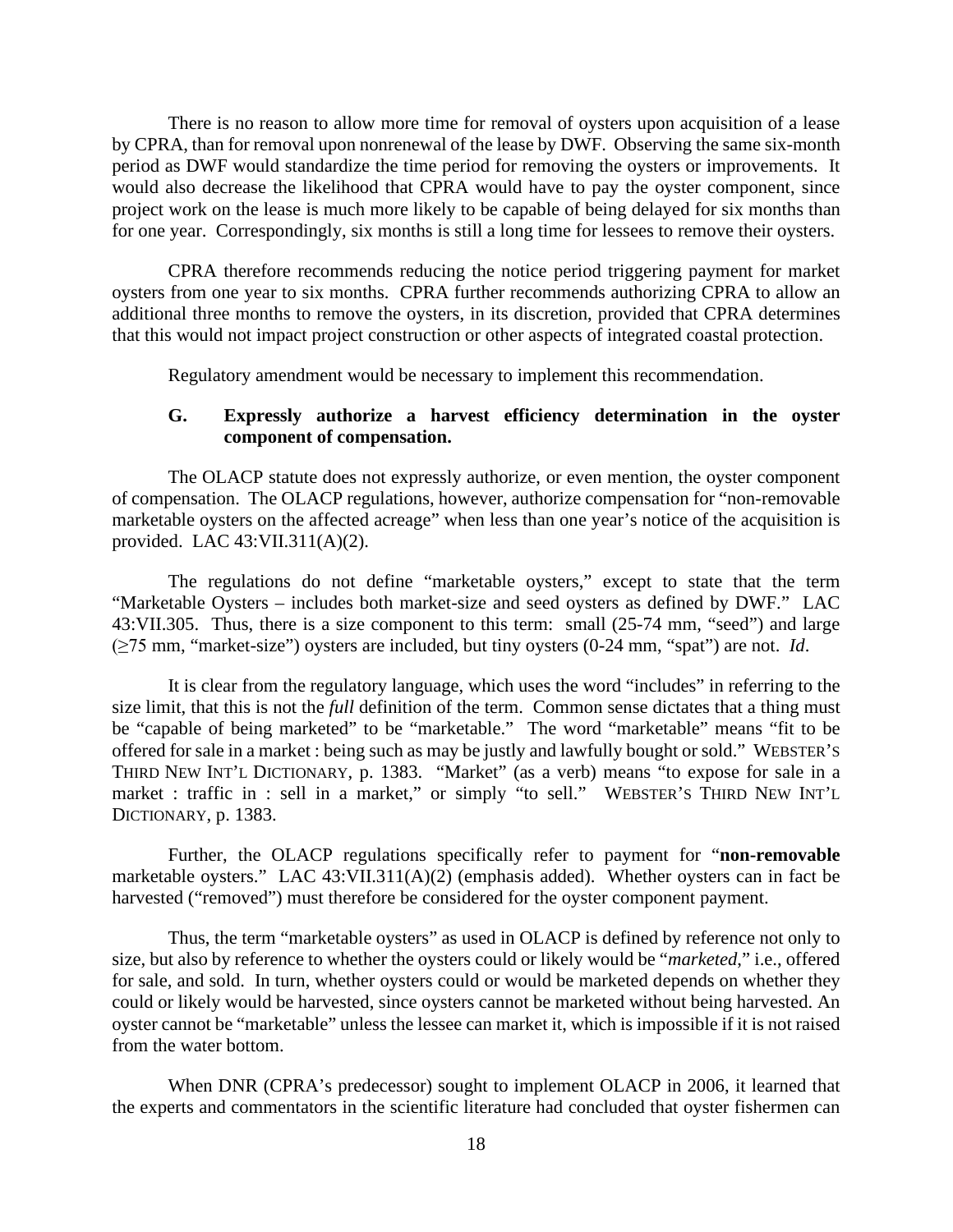physically and economically harvest only 5-65% of the oysters on their leases. This means that the actual "harvest efficiency ratio" for oysters is 5-65%. Thus, an oyster lessee would not be able to retrieve in an economically viable manner, and thus could not market, the other 35-95% of the oysters present on the water bottoms.

DNR therefore proposed to determine the number of marketable oysters by multiplying the biologist's report of the standing crop (the number of oysters present on the water bottom) by the maximum harvest efficiency ratio shown in the scientific literature  $-65%$ . DNR then consulted with the Oyster Task Force (OTF) about this, since the OLACP statute requires consideration of OTF recommendations in adopting regulations for the Program. La. R.S. 56:432.1(B)(2). The OTF disagreed with DNR's proposed 65% ratio. Instead, the OTF recommended a higher 70% harvest efficiency ratio.

DNR adopted the 70% ratio recommended by the OTF in 2007 (even though this was higher than shown in the scientific literature). DNR did not promulgate regulations to this effect, but applied the 70% ratio as a matter of policy in implementing the regulations. For over a decade DNR, and then CPRA, applied the 70% ratio in this manner. The agencies paid lessees for the oyster component of OLACP compensation, when applicable, for 70% of the standing crop of oysters on the water bottoms.

In 2018, the First Circuit held that the 70% ratio is unenforceable, but only because it was a fixed percentage, and for this reason had to be promulgated as a regulation. *Bayou Canard*, 250 So.3d at 988. The First Circuit *did not* rule (or even suggest) that the 70% figure was incorrect. Nevertheless, CPRA cannot use the 70% fixed ratio without amending the regulations to state it as a rule, even though it is higher than the scientific literature shows they could realistically harvest. Since that decision, CPRA has retained oyster expert Dr. Eric Powell to develop a computer model to determine lease-specific harvest efficiency ratios.

The OTF now asserts that lessees can economically harvest *95%* of the oysters on the bottom, but this is contrary to the scientific evidence. In addition to the prior scientific literature, Dr. Powell confirmed during his work for CPRA that 70% is higher than the ratio that lessees can realistically and economically harvest in almost any situation.

CPRA therefore recommends expressly requiring the oyster component of OLACP compensation to include harvest efficiency in the enumeration of marketable oysters, and to provide the 70% ratio as a rebuttable presumption. The computer harvest efficiency model Dr. Powell is developing for CPRA depends on water bottom and oyster population data from the BA, but also information regarding the lessee's oyster harvesting equipment, practices, and costs. Accordingly, CPRA also recommends authorizing lease-specific determination of harvest efficiency to rebut the 70% presumption, but only if the lessee submits the data required by CPRA to make this determination.

Regulatory amendment would be necessary to implement this recommendation.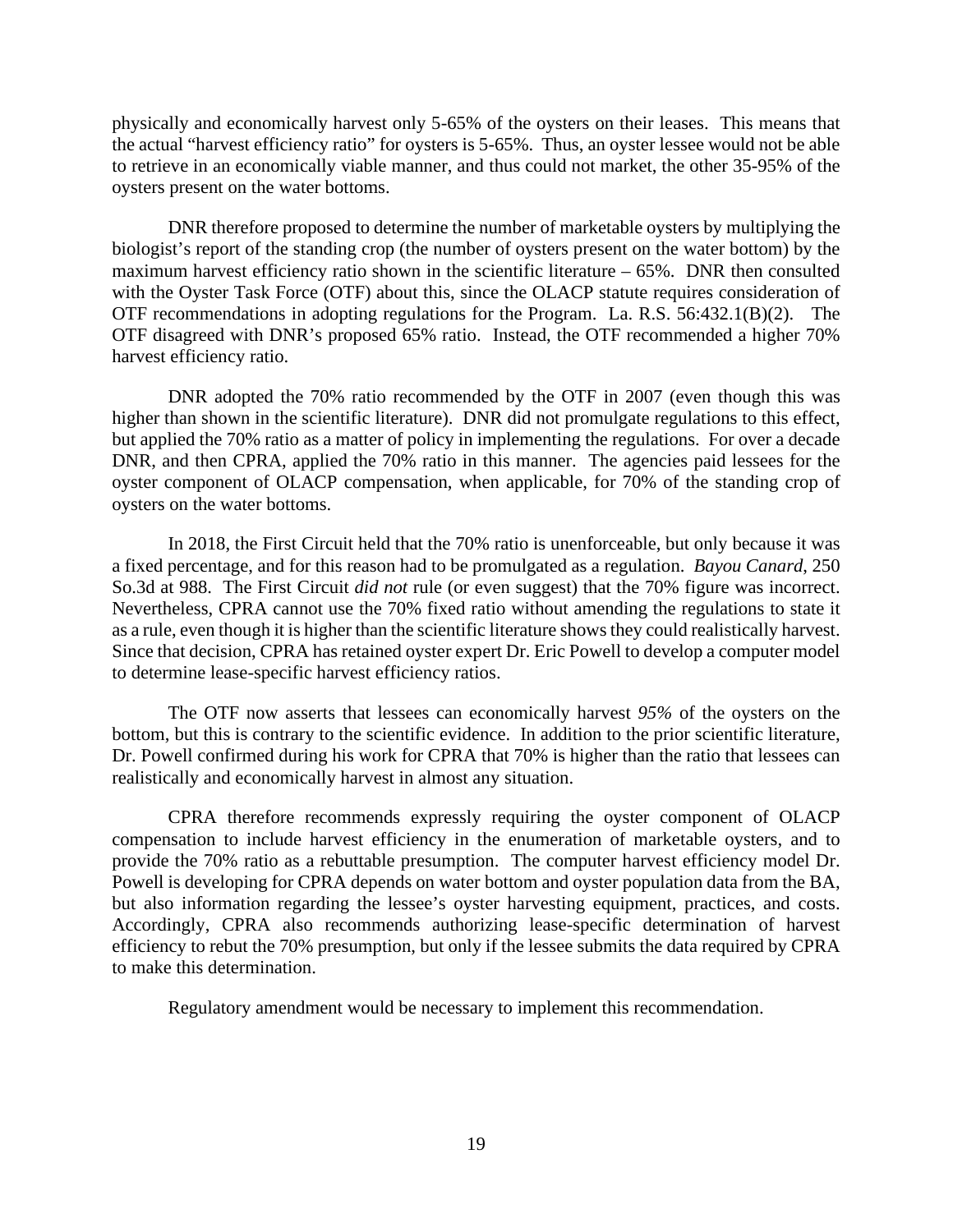## **2. Process Changes.**

## **A. Avoid oyster leases in project planning.**

As projects are being planned, CPRA may not always take the presence of oyster leases, or the locations of oyster resource on those leases, into account. It is possible that at least some projects could be designed to avoid or reduce impacts to oyster leases or areas with significant oyster populations, particularly for aspects potentially allowing more flexibility of location such as borrow siting or access routes. The earlier in the design process this is known, the better for avoiding such conflicts.

CPRA could hold a meeting with the biologist early in the developmental stages of the project to determine if it is possible to alter the design of the project to avoid or reduce oyster lease impacts. Small changes to project designs can sometimes significantly reduce the number of oyster leases impacted by the project design, or avoid reef or shell areas of leases where oysters are in fact growing or capable of cultivation.

This may start by comparing the oyster lease GIS layer to the project design layers, to avoid lease conflicts entirely. If it becomes more of a question of the relative cost of avoiding a lease versus the cost of acquiring the lease, initial biological inspection or assessment may be appropriate to assess where oysters are or may be cultivated on the lease (and thus the likely cost). The likelihood and amount of cost savings would vary from project to project. The cost of acquiring very productive leases (particularly large lease with significant oyster resource) may greatly exceed redesign or avoidance costs; while the cost of acquiring small areas or nonproductive or marginally productive leases, or leases with no oyster resource on them, may not justify redesigning in order to avoid them.

Similarly, project work scheduling may be designed so as to delay work on the lease, in order to enable the acquisition effective date to be pushed back far enough to avoid paying the oyster component.

This is similar to CPRA's normal property rights analysis within the planning process. CPRA has already begun to do this in project planning and development on an informal basis, and has been successful in avoiding portions of leases with significant oyster resource. For example, on the Lake Borgne project (PO-180), preliminary poling was done to enable a borrow area to be moved to avoid leases and oyster resource. CPRA has also been able to phase project work to avoid paying for marketable oysters. Nevertheless, CPRA recommends expressly incorporating this process into its project planning and development procedures.

This is a procedural measure, and so no regulatory amendment is required.

## **B. Truncate BAs when the biologist concludes leases are incapable of supporting oyster cultivation.**

Several public comments suggested completely eliminating BAs when leases are clearly nonproductive.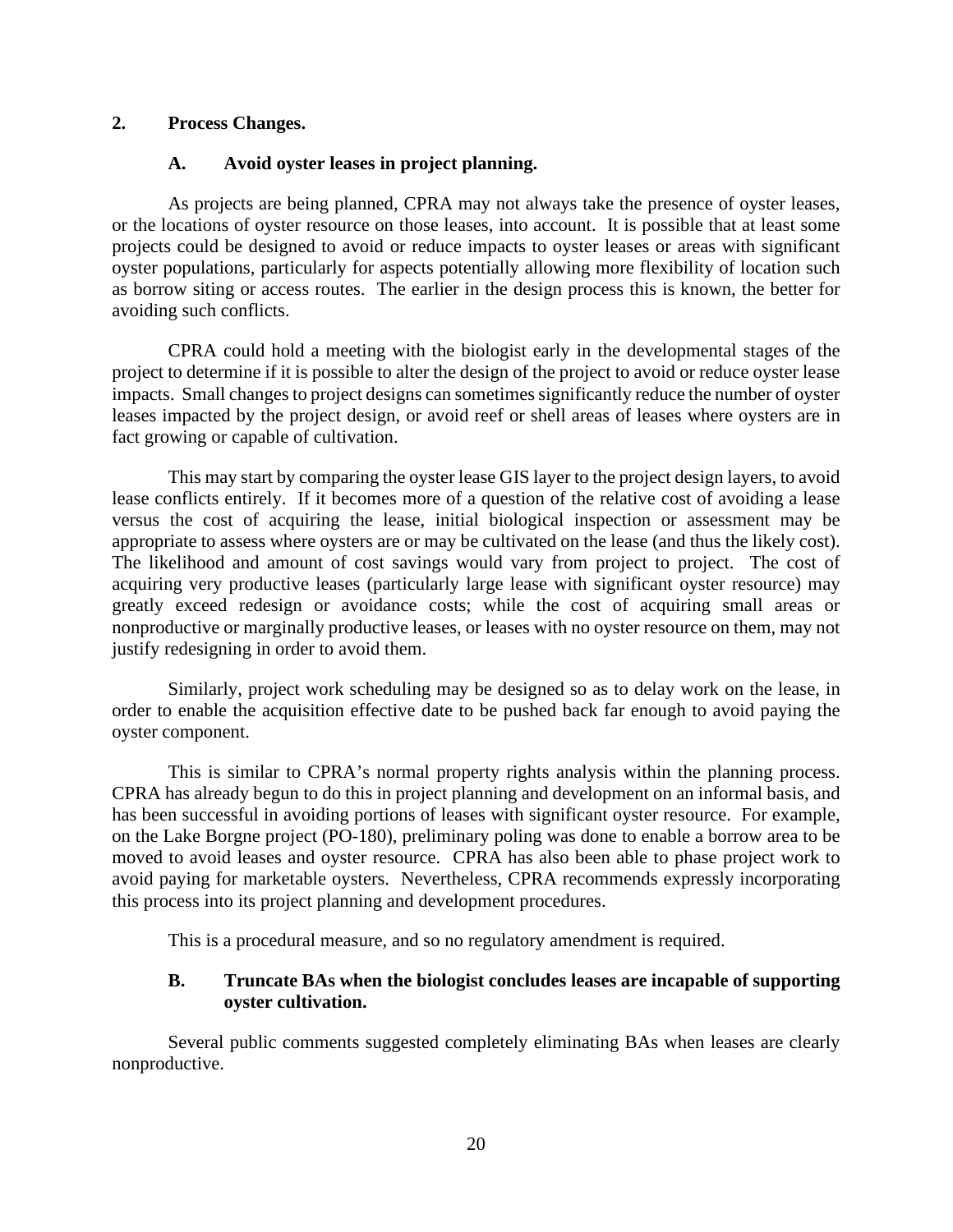Some biological assessment is necessary to identify the DIA of the project, as well as to best support the conclusion that leases are nonproductive. Thus, the BA cannot be eliminated entirely. However, it may be possible to truncate BAs in certain circumstances.

Some leases are in areas that the biologist can determine are likely unsuitable for oyster survival and growth based on aerial or satellite imagery, historical salinity and other data, prior BAs in the area, DWF data, or past experience of the biologist. In such situations, the biologist may be able to reach preliminary conclusions regarding the productivity of such leases before inspecting them, by conducting such a "desktop review." For example, the leases in the DIA of the Bay Denesse project (BS-31) were most likely unproductive and devoid of oysters, based on imagery and other information showing they were largely silted in. This was, in fact, the case – all 265 acres that CPRA acquired were nonproductive and contained no oysters.

Even if a lease is believed to be nonproductive based on such information, the biologist recommended against any fixed rule entirely eliminating the water bottom assessment (i.e., poling) or sampling. The biologist may still need *some* direct assessment in order to confirm that the leases are nonproductive, such as by poling if the water is deep enough, visual inspection if not, or dredge sampling to confirm the absence of oysters. Sufficient data must be obtained to support the biologist's opinion.

Nevertheless, where the biologist concludes that existing information or a truncated BA is sufficient to determine that a lease is nonproductive or that there are no oysters present, a biological opinion based on such evidence should be sufficient, without conducting a full-scale BA. Any component of the BA, or the full extent of any component, that the biologist concludes is unnecessary to his opinion, should be eliminated.

CPRA has already begun to do this, such as on the Bay Denesse project, where poling was largely precluded by the shallowness of the water due to siltation and vegetation growth (an airboat had to be used to inspect it), dive samples were eliminated for the same reason, and simple dredge samples were used to confirm the absence of oysters. The biologist concluded that this truncated BA was sufficient to conclude that the leases were nonproductive and that there was no oyster resource on them.

This truncation resulted in significant cost savings, compared to the full BA procedure. Nevertheless, the BA still cost \$22,390, compared to \$19,901 in acquisition payments due to the appraiser's \$75 per acre minimum value of for nonproductive acreage. Further truncation may have been possible. For example, if the biologist had concluded at the outset that the desktop review was sufficient to conclude nonproductivity, the study area might have been reduced, even less inspection performed, or other cost-reduction measures taken.

The OLACP regulations do not dictate the format or content of the BA (with one exception discussed below), but only require the biologist's opinions regarding the water bottoms, the oyster populations, and related matters. LAC 43:VII.307(E). The nature and extent of the BA is a matter for determination by the biologist, as to the assessment necessary to support those opinions.

CPRA therefore recommends expressly considering with its biologist means to further truncate BAs, at the outset of each BA, and truncating the BAs to the extent the biologist concurs.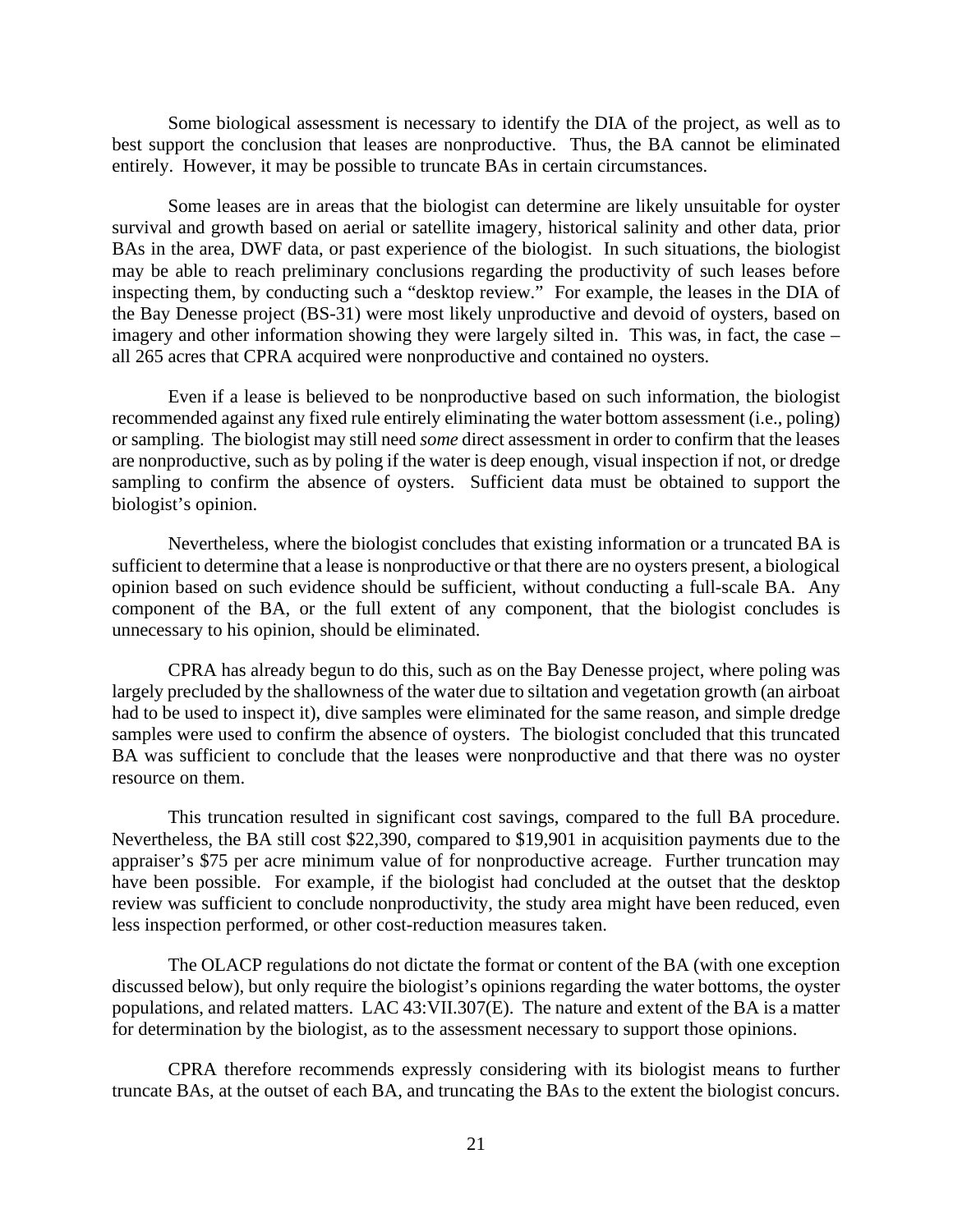This consideration should include whether the BA warrants truncation and the rationale for this decision; and if so, the minimum-cost assessment activities that the biologist believes would suffice for a biological determination of the water bottoms and oyster crop. However, it must be borne in mind that the truncated assessment may still produce evidence contrary to a preliminary conclusion of nonproductivity, so consideration must be given to minimizing extra cost or time delay if a more extensive or full BA is ultimately necessary.

This is largely a procedural measure, so generally, no regulatory amendment is required. However, the regulations do provide that if a BA is in fact done, samples must be taken "at a minimum" within all leases in the PIA. LAC 43:VII.307(E)(2)(b). CPRA recommends amending this to add an exception to the extent that the biologist determines it is unnecessary to his opinion or can be modified.

#### **C. Reduce dive samples from 18 to 9.**

CPRA has chosen to conduct six square-meter dive samples with three replicates per dive (18 total dive samples), to determine the number of oysters present on the water bottom; followed by dredge samples on firm mud areas to confirm the absence of oyster resource there.

However, CPRA's biologist has concluded that using only *three* dive samples with three replicates per dives (9 total dive samples), with some inside and some outside the DIA, is statistically sufficient to characterize the oyster populations. CPRA's appraiser has agreed that this is sufficient for the appraisal. Thus, using only 9 total dive samples is sufficient.

CPRA's biologist estimates that dive sampling generally involves most of the sampling cost, which is about half the total cost of a typical BA. Cutting the number of dive samples by half would not cut the sampling cost in half. However, CPRA's biologist estimates that doing so would generally reduce the sampling cost by a third. Thus, this measure would cut the total cost of a BA by approximately 16% (1/3 of the 50% sampling cost).

CPRA recommends that by default, only *three* dive samples with three replicates per dives (9 total dive samples) should be taken for a BA. However, in the event that the biologist concludes that additional samples are required in order to support his conclusions, additional sampling would still be permissible.

This is purely a procedural measure, and so no regulatory amendment is required.

## **D. Consider reducing the study area in appropriate situations.**

BAs under the DWF seed ground damage methodology generally cover the Potential Impact Area (PIA), which is usually 1,500' around the project footprint. CPRA has used this methodology for OLACP, as discussed above, performing BAs over the entire PIA of a project. However, nothing requires it for OLACP. In fact, OLACP acquisition is authorized only in the DIA, which is much smaller than the PIA, usually only 150' around the project footprint.

If there are leases within the PIA but not the DIA, the result is that CPRA performs a BA for a project where it will not acquire any leases. No appraisal is performed in such instances, but the cost of the BA can be substantial, even though it is unnecessary.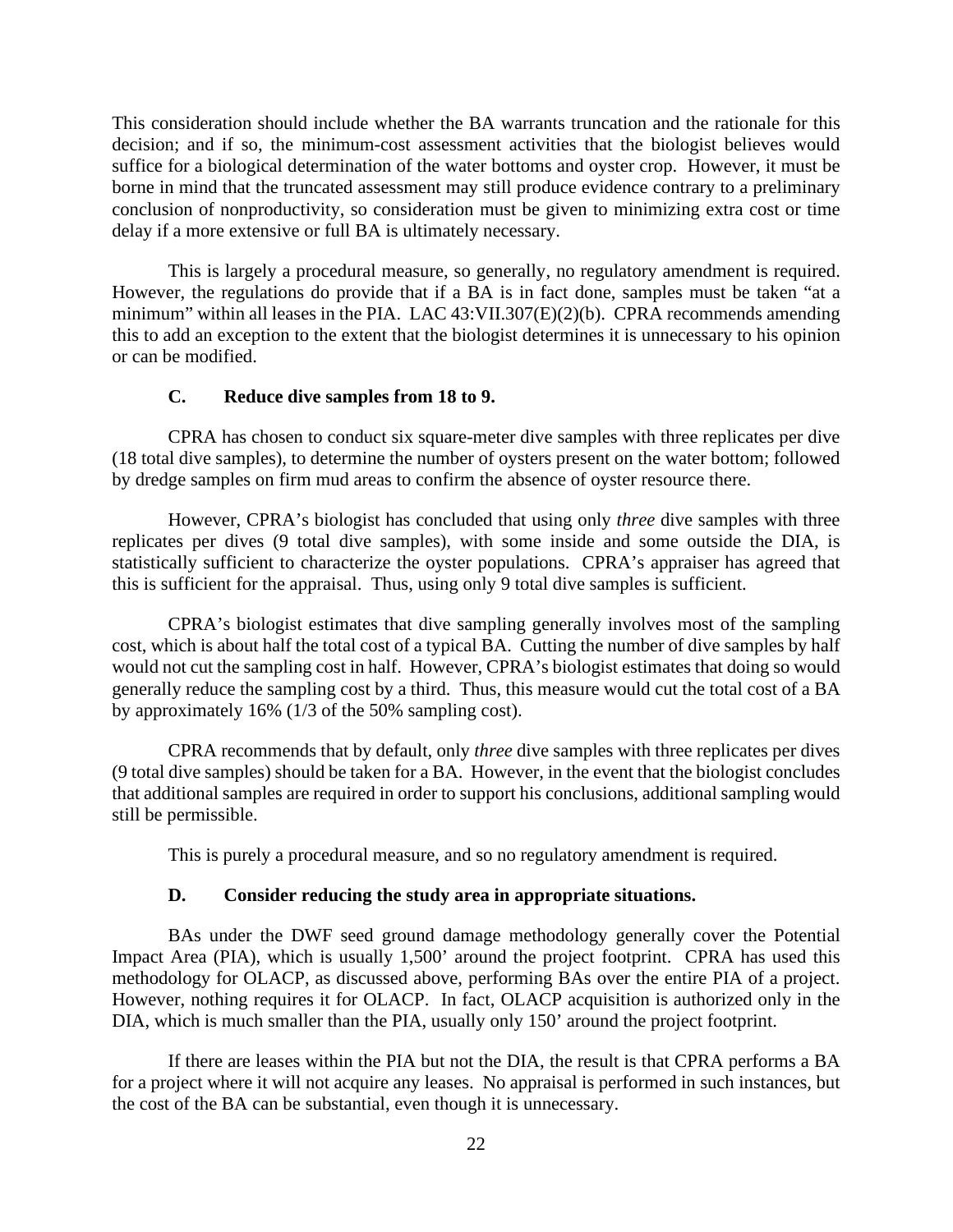However, this has happened only once, on the Golden Triangle project (PO-163). Also, the design of a project often changes, even after the OLACP acquisition process has begun. For example, on the Queen Bess project (BA-202), originally there were no leases in the DIA, but the project was modified, and ultimately acquisition was necessary (though it was very small, totaling only \$592 in acquisition costs). Additionally, having the BA for the PIA would enable CPRA to consider the impacts of similar project changes, and defend any assertion or claim that lessees may make that there were direct impacts outside the DIA and if so, their extent. This also provides the biologist and the appraiser a firm basis for their conclusions, whereas reducing the study area leaves more avenue for challenging those conclusions.

By contrast, while the PIA is generally 10 times larger than the DIA, studying only the DIA would not reduce the BA cost by this much. Mobilization, sampling, reporting, and other costs besides the bottom assessment (poling) time would not be reduced much, if at all; and even the poling cost would not be reduced very much because it is done by poling at regular intervals on straight lines throughout the study area and the incremental cost of longer poling lines is not very great. The biologist estimates that cutting the line length, even substantially, would reduce the poling cost only by a small amount – say 25%. Since poling constitutes 30% of the BA cost, this would be at most a 7% cost reduction (25% of 30%).

Finally, an MOU between DNR and DWF regarding coastal use permitting provides that DNR will require "a water bottom assessment (unless waived by DWF)" for all permits "affecting state water bottoms" leased by DWF for oyster cultivation. MOU between DNR and DWF for Activities Occurring in or Affecting the Louisiana Coastal Zone, § 3 (2/3/2005). DWF accepts the OLACP BA as satisfying this requirement. Therefore, regardless of OLACP, DWF can require a full BA for CPRA to obtain a permit for the project, and doing this for OLACP satisfies the permitting requirement as well as OLACP.

Accordingly, in general, reducing the BA study area to the DIA, or eliminating it entirely when there are no leases in the DIA, would not be advisable as saving relatively little cost but creating risk of project delay or successful challenge by lessees. It would even be wasteful, if DWF still requires a BA for the full PIA to allow the project permit. However, it may still be possible in some situations to reduce the study area, if the biologist concludes that a smaller study area is sufficient to and support an opinion of water bottom character and oyster populations, *and*  DWF agrees to allow the reduced study area (or to waive the BA entirely) for permitting purposes. This is may be the case with obviously nonproductive leases, very small acquisitions, and where there no leases in the DIA.

CPRA therefore recommends expressly considering with its biologist and consulting with DWF as to whether the study area can be reduced, at the outset of each BA.

This is largely a procedural measure, so generally, no regulatory amendment is required. However, the regulations do provide that if a BA is done, samples must be taken "at a minimum" within all leases in the PIA. LAC 43:VII.307(E)(2)(b). CPRA recommends amending this to add an exception to the extent that the biologist determines it is unnecessary to his opinion or can be modified.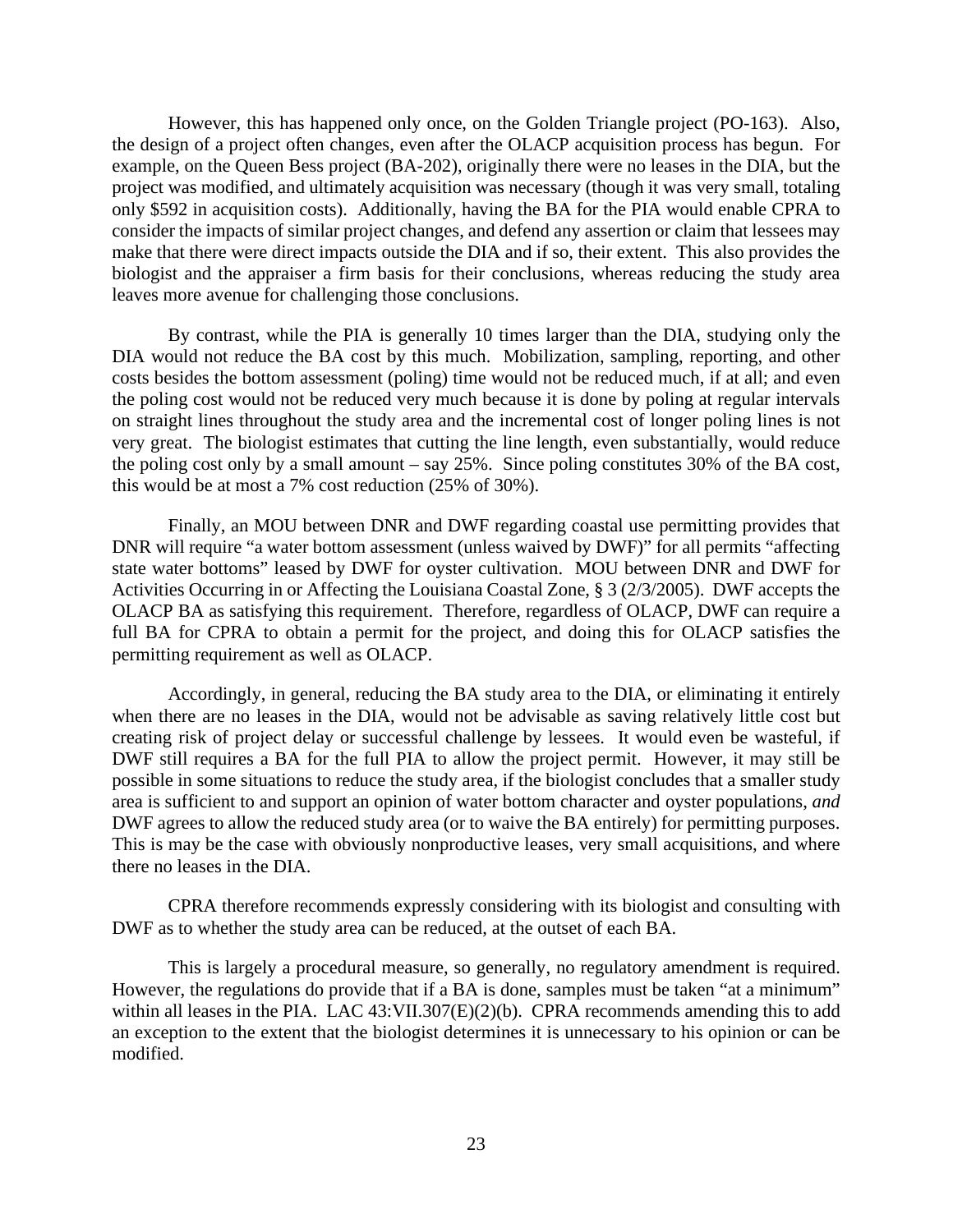#### **MEASURES CONSIDERED BUT REJECTED**

In preparing these draft recommendations, CPRA considered all public comments received. However, CPRA has not recommended several of the proposed measures. These measures generally fall into categories of programmatic changes, which would require statutory change or wholesale revision of OLACP; regulatory changes, which require or are best implemented in the regulations; and changes that are outside CPRA's jurisdiction.

#### **1. Programmatic Changes.**

#### **A. Decline to apply OLACP because it is an allegedly unconstitutional donation.**

Some comments asserted that OLACP compensation is an impermissible donation in violation of La. Const. art. 7, § 14 because the leases provide and *Bayou Canard* and *Avenal* held that lessees waive all claims arising from coastal projects. Further, lessees pay only \$3 per acre per year to the State for their leases; and the leased water bottoms are State property and the State should not have to pay far more than this nominal rental to use its own property for the public purpose of combatting coastal erosion and subsidence.

However, statutes are presumed to be constitutional. *W. Feliciana Par. Gov't v. State*, 2019-00878, p. 8 (La. 10/11/19); 286 So.3d 987, 993. CPRA must therefore apply the OLACP statute. Notwithstanding the lease waivers and other points raised by the commenters, compensation under the Program should be interpreted as being for the public benefit of the oyster resource rather than for the personal benefit of the lessee.

La. Const. art. 9, § 1 and the Louisiana Supreme Court in *Save Ourselves, Inc. v. La. Environmental Control Commission*, 452 So.2d 1152, 1157 (La. 1984) require protection and conservation of natural resources and balancing of environmental, economic, social, and other factors. "The legislature shall enact laws to implement this policy." La. Const. art. 9, § 1. In enacting OLACP, the Legislature sought to protect, conserve, and replenish the oyster resource. CPRA recognizes that payment through OLACP assists in preserving the oyster industry by enabling oyster lessees to recover from acquisition of their leases for integrated coastal protection, and that in turn, the oyster industry furthers the oyster resource. Eliminating compensation to the lessees would impair their ability to cultivate oysters, and thus impair the resource. Further, the Legislature considers the oyster industry and its activities to be a benefit to the State and its citizens. La. R.S. 56:421(A).

Consequently, there is a public interest in CPRA paying compensation under OLACP. The facts that the payment is called "compensation" and measured by lease and oyster value do not impair the existence of a public purpose for it, any more than does the fact that it is called "acquisition" when obviously the State cannot literally acquire its own water bottoms or leases.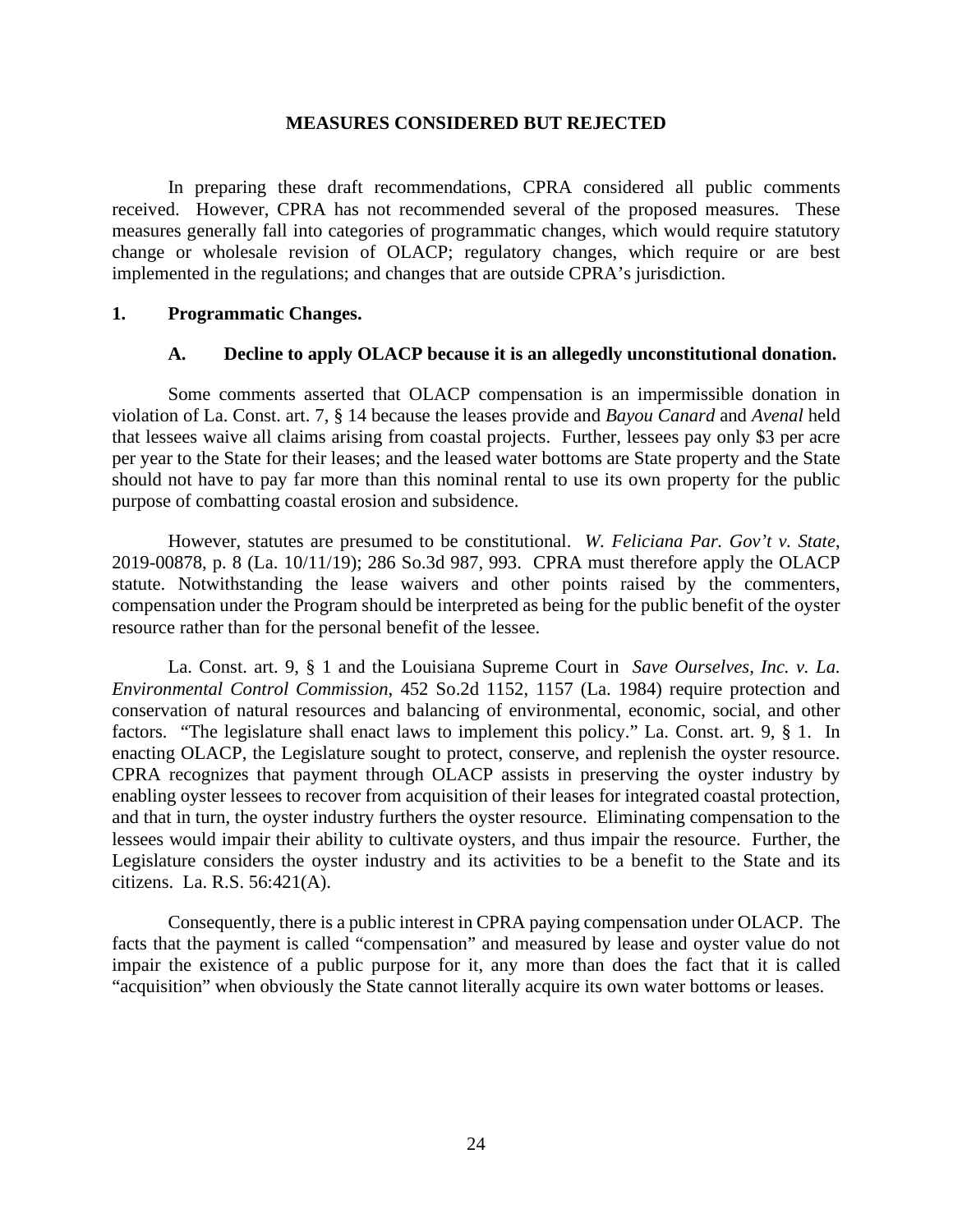## **B. Convert OLACP to an oyster seed ground improvement program funded by CPRA.**

Some comments proposed that for the same reasons as the comments that OLACP is an unconstitutional donation, instead of paying OLACP compensation to lessees, the funds should be spent on public seed grounds to benefit the entire oyster industry.

The same reasons addressed above regarding eliminating OLACP also support continuing to pay the compensation to lessees – the OLACP statute is presumed to be constitutional, and CPRA has concluded that paying the compensation to the lessees furthers the oyster resource and the public interest in it, along with the oyster industry, which the Legislature considers to be of public benefit. Using OLACP compensation on the seed grounds would be contrary to the OLACP statute, which provides for compensation to the oyster lessees when their leases are acquired. Further, eliminating payment to the affected lessees and instead spreading it over all lessees (all of whom have equally waived all claims arising from coastal projects) would disproportionately disadvantage the affected lessees.

Additionally, this proposal would require entirely new oyster cultivation projects that have never been included in the Master Plan, or even considered by CPRA. Leaving oyster cultivation to the lessees leaves this in the hands of those with the relevant expertise, as well as economic incentive to do it well. By contrast, oyster cultivation is outside of CPRA's expertise. Devolving responsibility for it to CPRA would entail adding staff to administer it, or hiring a contractor to do so and incurring that significant cost while still requiring CPRA to obtain staff sufficiently trained to oversee such an effort.

## **C. Convert OLACP to an oyster lease relocation program.**

One comment suggested converting OLACP into a relocation program for oyster leases displaced by coastal projects. This would be a reversion to the greatly problematic Oyster Lease Relocation Program that OLACP successfully replaced, and which was massively more expensive than OLACP. Acts 2006, No. 425. Further, oyster lease relocation is outside of CPRA's expertise, and so would require CPRA to retain additional staff or incur significant contractor cost to administer. This would also be contrary to the OLACP statute, which requires compensation, not relocation (and again, repealed the previous program for relocation). Finally, relocation instead of acquisition has great potential to delay projects, as often occurs under the federal relocation assistance program, and the avoidance of which was a fundamental purpose of OLACP in the first place. Additionally, even when the prior relocation program was in existence, relocation was rarely utilized by the lessees.

### **D. Require payment of OLACP compensation as reimbursement for performing lease improvements, rather than as direct payment.**

One comment suggested that to ensure OLACP compensation is in fact used for the benefit of the oyster resource, OLACP compensation should be paid only as reimbursement for actual expenditures by the lessees in furtherance of the oyster resource instead of direct payments to lessees.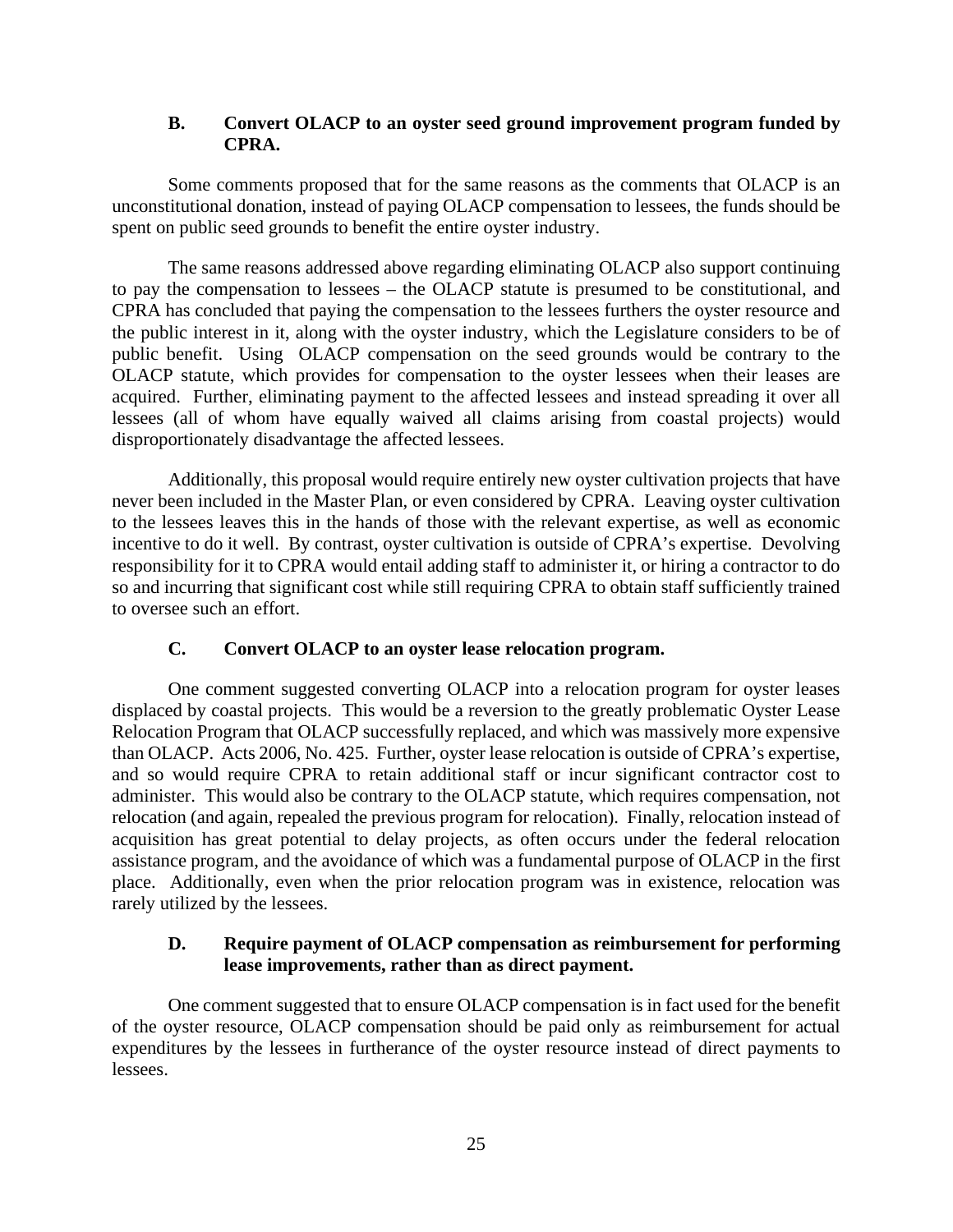As addressed above, CPRA has concluded that paying the compensation to the lessees furthers the oyster resource and the public interest in it, as well as the oyster industry. Additionally, the proposal would require experience regarding the oyster industry that CPRA lacks, and would be administratively burdensome and costly due to the additional bureaucracy required to implement it. The proposal would require CPRA to add staff to administer such a program and determine whether "qualified" lease improvements (which are usually underwater and not easily visible) had in fact been made. Alternatively, CPRA would have to hire a contractor to do so and incur that significant cost, while still having to add staff sufficiently trained to oversee such an effort. This would increase the cost of OLACP. The State already has insufficient funds for needed coastal projects, and CPRA considers the existing compensation method, modified as recommended herein, to be appropriate.

In any event, the OLACP statute expressly requires CPRA to "issue payment to the leaseholder in the full amount of its determination of compensation." La. R.S. 56:432.1(B)(3). Accordingly, converting to a reimbursement program would be contrary to the OLACP statute.

#### **E. Pay for indirect impacts from diversions as well as direct impacts.**

One public comment suggested paying lessees for indirect impacts, as well as direct ones, and specifically regarding impacts from freshwater or sediment diversions. The OLACP statute limits payment to dredging, direct placement of material, or activities for construction or maintenance of a project, which is all direct impact. La. R.S. 56:432.1(B). There is no authority under the OLACP statute to pay for indirect impacts. To the contrary, in the same act in which OLACP was enacted, Act 425 of the 2006 Reg. Sess., the Legislature expressly *precluded* claims arising from "diversions of fresh water or sediment" and rejected such an extension of the Program. La. R.S. 56:427.1.

Statutory amendment would therefore be necessary to authorize compensation for indirect impacts. Any such amendment would eliminate the express limitation of compensation to direct impacts, which was a fundamental purpose of the statute, and would be directly counter to this purpose. Further, the Louisiana Supreme Court in *Avenal* expressly held that claims for diversions are precluded under La. Const. art. 9, § 1, so any such amendment would appear to be unconstitutional. Finally, the cost of paying for indirect impacts would be enormous, running to the billions of dollars, at a time when the State already has insufficient funds to construct the existing Master Plan.

#### **2. Regulatory Changes.**

#### **A. Do not pay the oyster component in addition to the lease component.**

One comment suggested that it is double payment to pay for marketable oysters on a lease in addition to the lease value, such that the oyster component of compensation should be eliminated.

However, oysters are a crop, analogous in many ways to more traditional plant crops (though there are differences, including State ownership of the oysters until they are harvested). Under the measure of just compensation applicable to coastal projects, standing crops are valued in addition to the land on which they are grown, unless the farmer is able to harvest that crop.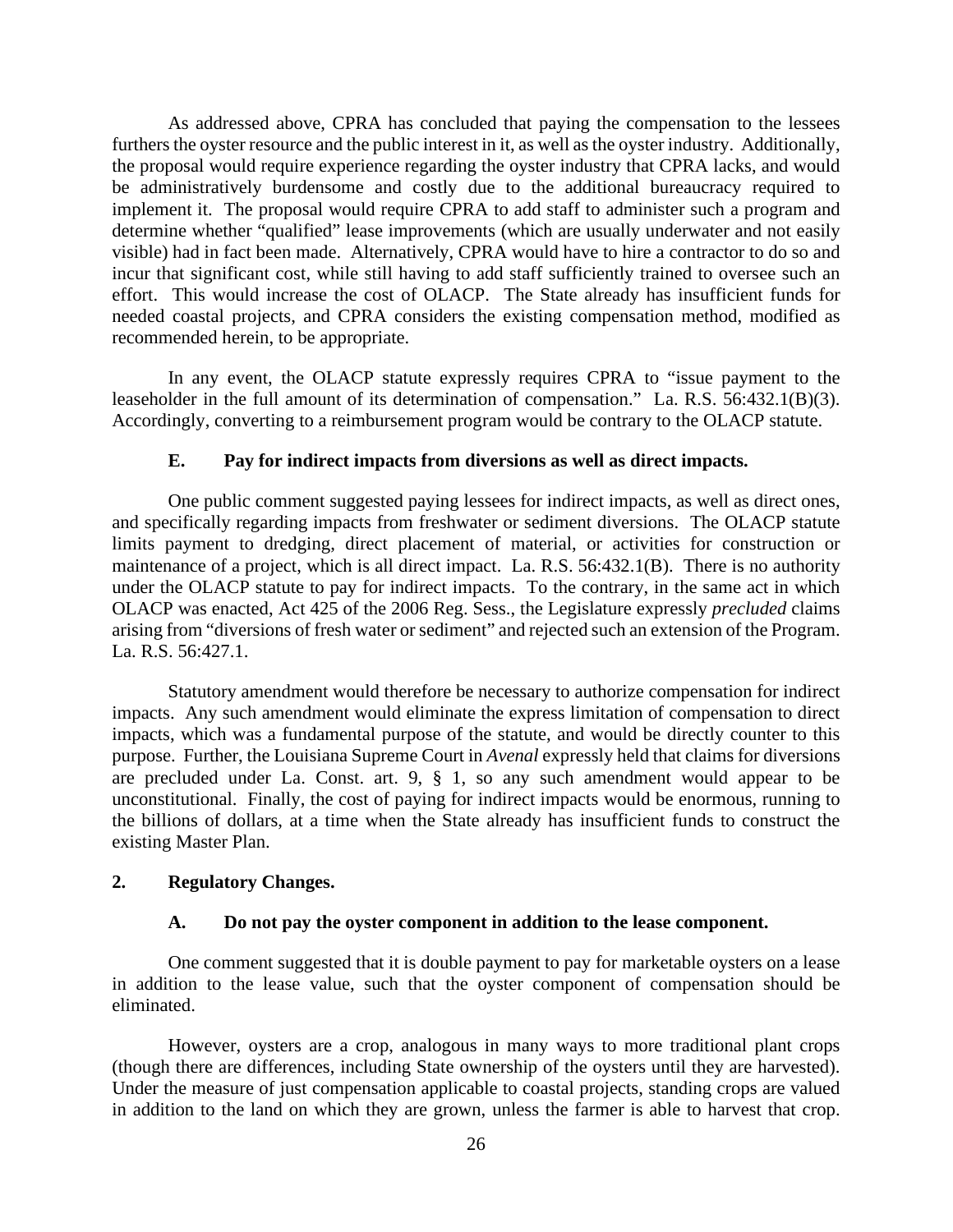NICHOLLS ON EMINENT DOMAIN, § 13.13[6]. Harvesting oysters requires time and appropriate conditions. The original 1-year notice period triggering payment under the oyster component was selected to allow sufficient time for lessees (oyster farmers) to harvest the oysters, although as recommended above, six months is sufficient for this purpose. Accordingly, it is reasonable under just compensation principles to pay for the oysters in addition to the lease value.

OLACP is not constrained by just compensation requirements except to the extent of the measure of compensation promulgated by CPRA in the OLACP regulations, since Title 56 of the Revised Statutes fully defines the nature and extent of the property rights afforded by a State oyster lease and OLACP is part of Title 56. *Avenal*, 886 So.2d at 1095. Accordingly, CPRA *can* eliminate compensation for marketable oysters by regulatory amendment. However, CPRA considers this payment to be reasonable because the oysters *are* the oyster resource and so paying compensation for them furthers that resource, as addressed above. As noted above however, CPRA is suggesting reducing the time limit for triggering compensation for the oysters from one year to six months as a means for addressing the commenter's concerns.

#### **B. Pay for cultch planted by the lessee, in addition to the lease component.**

One comment suggested that lessees should be paid the value of cultch they have added to leased water bottoms, in addition to the market value of the lease itself.

The Louisiana Supreme Court has suggested that "In some situations, as in a long-term lease in which the lessee has made significant improvements, the lessee may have a greater interest than the owner in restoring damaged property." *Inabnet v. Exxon Corp.*, 93-0681, p. 20 (La. 9/6/94); 642 So.2d 1243, 1255, n. 15. However, this language (which was dicta, not a holding) pertains to whether the lessee or the State as owner of the leased water bottoms would have the superior interest in suing private third parties for damages to improvements on those bottoms. No such claim is valid against the State: ten years later, the Court held that "the rights granted [under the oyster leases] have never been recognized by this Court as anything other than rights granted against third parties to the leases, such as oil companies, not against the State." *Avenal*, 886 So.2d at 1100.

Moreover, cultch is a component part of the leased waterbottom, and so the value of the cultch is included in the value of the lease on which the cultch is located. La. C.C. arts. 462, 463, 465, 469. Further, under the measure of just compensation applicable to coastal projects, such component parts are compensable only to the extent they contribute to the market value of the thing that they are a part of, so again, the cultch is included in the lease value. NICHOLLS ON EMINENT DOMAIN, §§ 13.01[16], 13.02, 13.07[2]. Accordingly, the value of any cultch is already included in the lease payment. Furthermore, lessees can and do remove the cultch, as the DWF regulations discussed above recognize, so paying them for it would be duplicative.

Also, it is often difficult to distinguish between natural and added cultch, and lessees typically have no records as to how much cultch they have added, or where they added it. Compensation for cultch is therefore impractical, as well as duplicative. Finally, any such payments would be very expensive both to determine and to pay. The State already has insufficient funds to construct the existing Master Plan, and CPRA considers payment for the lease itself to be sufficient to fulfill the public purpose for OLACP compensation.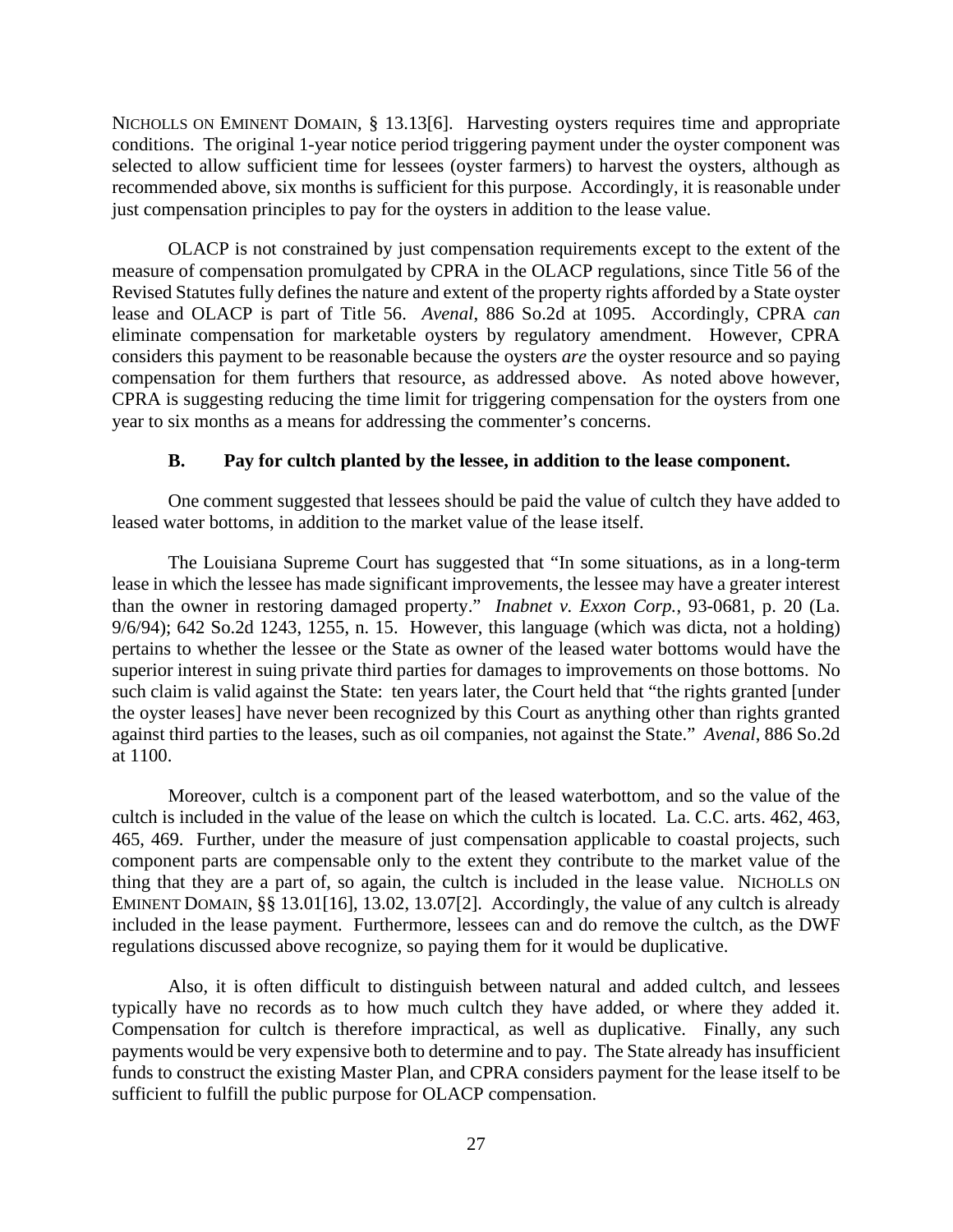## **C. Require proof of productivity in the past.**

One comment suggested authorizing only a nominal payment under OLACP, or refusing to pay the oyster component of OLACP compensation, unless the lessee demonstrates actual productivity in the past.

Current leasing regulations do not require reporting or trip tickets by lease, and lessees therefore do not gather or maintain documentation of actual harvest at the present time. Requiring such documentation would therefore preclude compensation under OLACP. CPRA does not consider this to be appropriate for the reasons given above, including the benefit of OLACP compensation to the oyster resource.

Further, under this proposal, the only evidence of production would be unreliable anecdotal evidence from the lessees, which is a problematic basis for compensation. By contrast, the BA provides clear and scientifically valid evidence of any standing crop of oysters and the productivity of the lease. Also, as to the oyster component of compensation, CPRA simply pays for the oysters that are there upon inspection (less harvest efficiency); *prior* production is irrelevant. As to the lease component, the appraiser values the lease according to its oyster production *potential* (productivity), so actual prior production is not the determinative factor.

Settlements, fixed in-lieu payments, and valuation waivers can significantly decrease total costs, as recommended above. Regardless, tying compensation to evidence of production is not feasible, given existing reporting requirements, which are outside of CPRA authority.

## **D. Require lessees to bear the burden of proving value.**

Some comments suggested shifting the burden of proving lease value to the lessee, including proving that actual harvest has occurred.

The OLACP statute places the burden on CPRA to determine compensation. La. R.S. 56:432.1(B)(2). Therefore this proposal is contrary to the statute. Further, lessees do not maintain records of harvest by lease, as explained above, so requiring this would be effectively deny OLACP compensation.

Further, among the key benefits sought by OLACP are speed and certainty, which would be jeopardized if the onus were placed on lessees instead of CPRA to establish value. Lessees may easily delay projects if they failed to move forward with a valuation on CPRA's time schedule, which would not be unexpected. In fact, lessees may use such delays or the possibility of delay to extract above-market settlements, prevention of which was a chief reason for OLACP's enactment.

## **E. Fund oyster lease acquisition for private coastal restoration projects.**

One comment suggested that CPRA pay for private coastal restoration. The State already has insufficient funds to construct its own projects under the existing Master Plan, and lacks funds to pay for private coastal projects as well. Private coastal restoration is laudable and beneficial to the public, but by definition it is privately funded.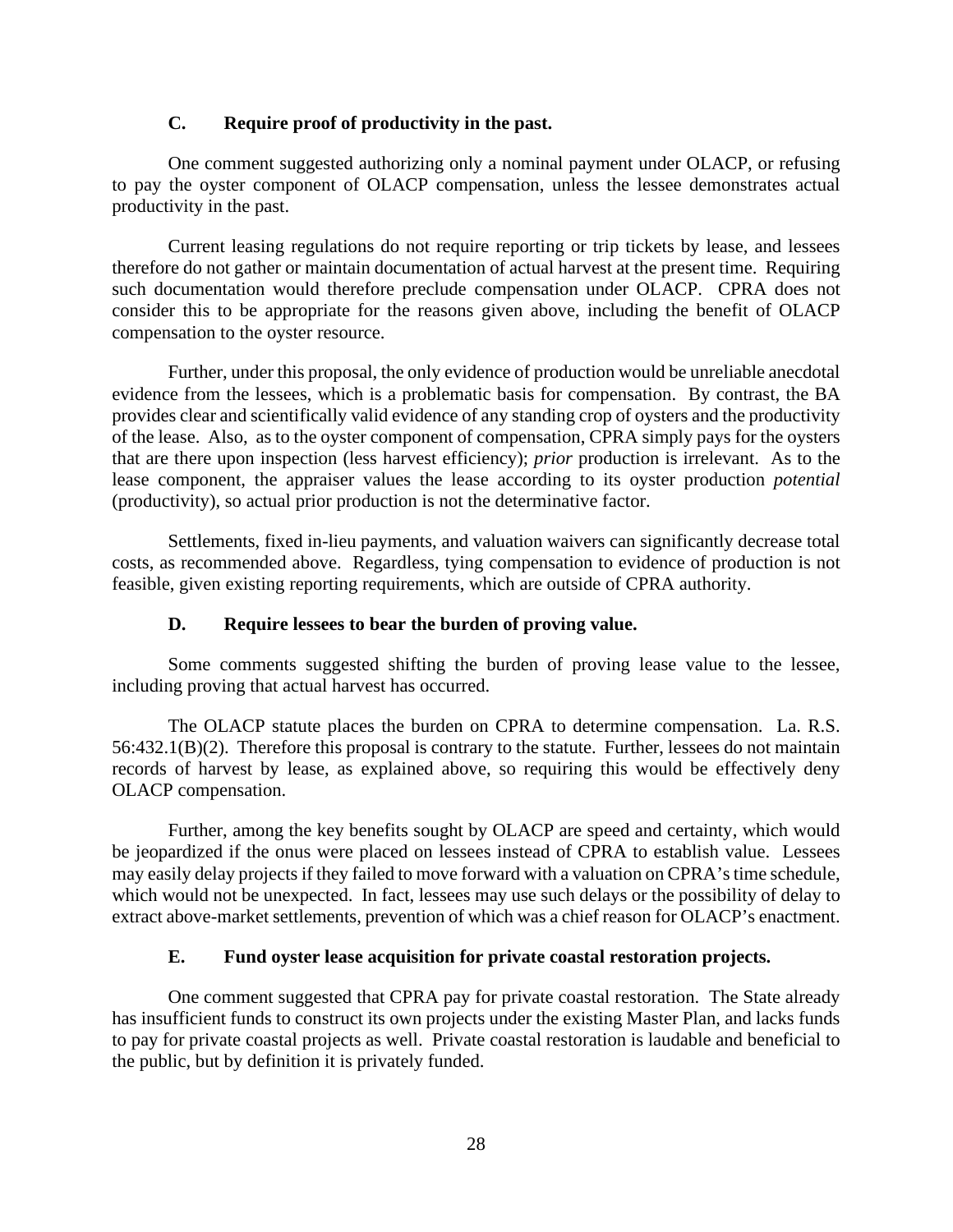## **3. Measures Outside CPRA Jurisdiction.**

Several public comments suggested measures that are outside the jurisdiction of CPRA, and therefore cannot be implemented by CPRA:

- Raise oyster lease rates;
- Reimpose a requirement to actually cultivate a lease in order to maintain it;
- Require reporting of oyster harvest by lease instead of by meaningless zones;
- Require reporting of oyster cultivation efforts other than harvest, by lease;
- Require lessees to collect data on productivity, even if it is not required to be reported;
- Convert public seed grounds to leasable areas;
- Create new oyster production areas by planting cultch; and
- Promote alternative oyster culture.

Implementation of these suggested measures would be under the jurisdiction and authority of DWF or the Louisiana Legislature.